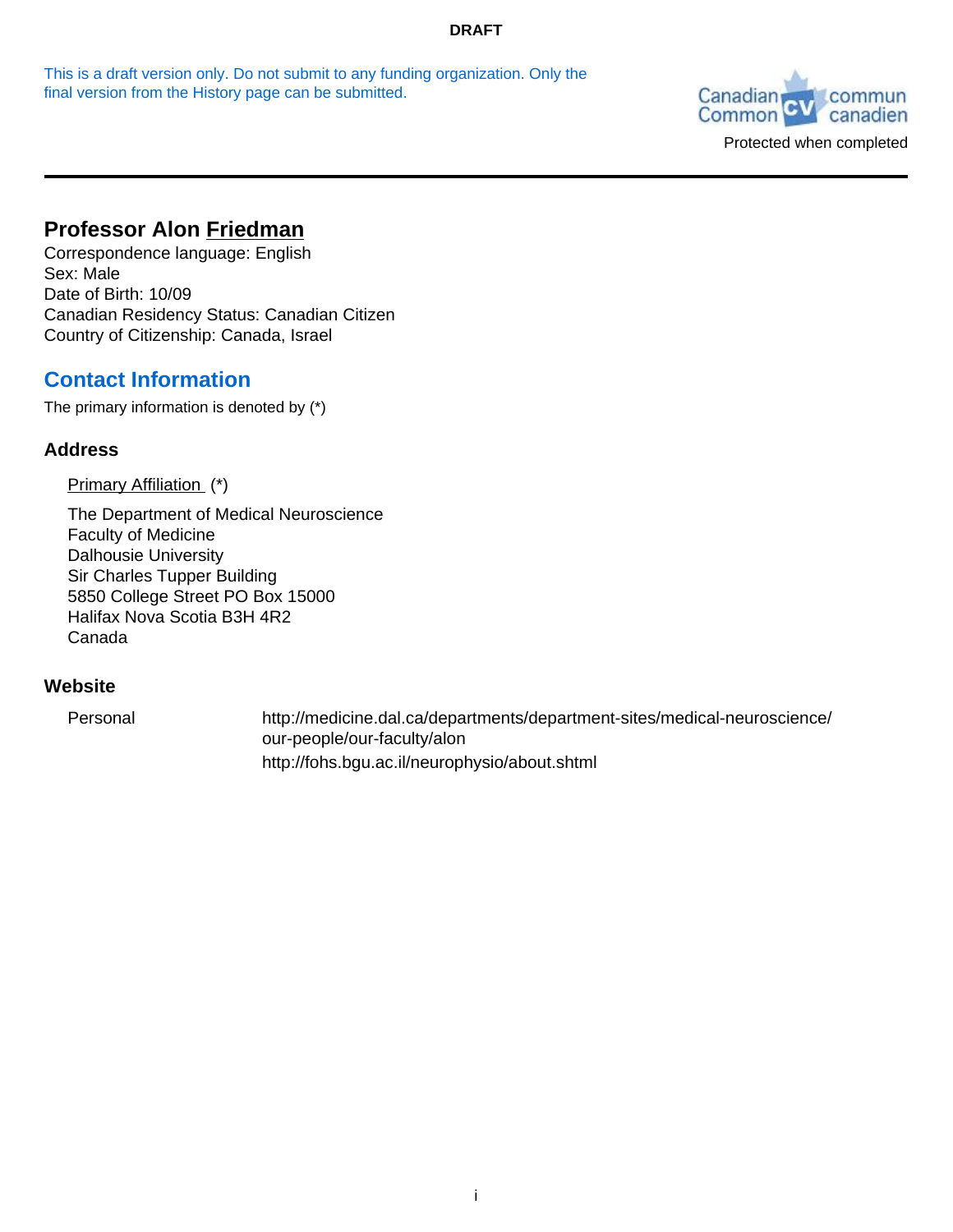This is a draft version only. Do not submit to any funding organization. Only the final version from the History page can be submitted.



Protected when completed

# **Professor Alon Friedman**

# **Degrees**

| 1985/10 - 1991/9 | Doctorate, PhD, Neuroscience, Ben-Gurion University of the Negev<br>Degree Status: Completed<br>Thesis Title: Active and Passive Properties of Neocortical Neurons and Their Role in<br>Determining Neuronal Firing Pattern |
|------------------|-----------------------------------------------------------------------------------------------------------------------------------------------------------------------------------------------------------------------------|
|                  | Supervisors: Professor Michael Gutnick, 1985/8 - 1991/9                                                                                                                                                                     |
|                  | <b>Research Disciplines: Neurosciences</b>                                                                                                                                                                                  |
| 1985/8 - 1991/6  | Doctorate, Medicine, Health Sciences, Ben-Gurion University of the Negev<br>Degree Status: Completed                                                                                                                        |
|                  | <b>Research Disciplines:</b>                                                                                                                                                                                                |
|                  | Fields of Application:                                                                                                                                                                                                      |

# **Recognitions**

| 2014/7           | The Dennis Chair in Epilepsy Research<br><b>Dalhousie University</b><br><b>Distinction</b>                                                                                                                                                                                                                                                                                                                                                                                                                                                                                                                                                                                                                                                                                                                                                                                                                                                              |
|------------------|---------------------------------------------------------------------------------------------------------------------------------------------------------------------------------------------------------------------------------------------------------------------------------------------------------------------------------------------------------------------------------------------------------------------------------------------------------------------------------------------------------------------------------------------------------------------------------------------------------------------------------------------------------------------------------------------------------------------------------------------------------------------------------------------------------------------------------------------------------------------------------------------------------------------------------------------------------|
|                  | The William Dennis Chair in Pediatric Epilepsy Research is the first of its kind in Canada<br>and was created to increase new knowledge and understanding of epilepsy. Epilepsy is a<br>neurological disorder affecting approximately one per cent of the population. The disorder<br>is a common one, and funding for this research can lead to better treatments capable<br>of helping a greater number of people. The support of the William Dennis Fund and the<br>establishment of the William Dennis Chair will: Develop a research program of excellence<br>and international stature, turn new information into improved care for epilepsy, train future<br>neurologists in basic research on epilepsy, bring international attention to the quality of<br>research at Dalhousie University, reinforce the region's ability to recruit and retain health<br>professionals and strengthen the region as a strong, viable place to work and live. |
|                  | <b>Research Disciplines: Neurosciences</b>                                                                                                                                                                                                                                                                                                                                                                                                                                                                                                                                                                                                                                                                                                                                                                                                                                                                                                              |
|                  | Areas of Research: Convulsive Disorders/ Epilepsy                                                                                                                                                                                                                                                                                                                                                                                                                                                                                                                                                                                                                                                                                                                                                                                                                                                                                                       |
|                  | Fields of Application: Pathogenesis and Treatment of Diseases                                                                                                                                                                                                                                                                                                                                                                                                                                                                                                                                                                                                                                                                                                                                                                                                                                                                                           |
| 2013/1           | Dr. Helena Rachmanska-Putzman Chair in Neurology<br>Ben-Gurion University of the Negev<br><b>Distinction</b>                                                                                                                                                                                                                                                                                                                                                                                                                                                                                                                                                                                                                                                                                                                                                                                                                                            |
| 2009/1 - 2009/12 | Mercator Program for Visiting Professorships at German Universities<br><b>Charite Medical University</b><br>Prize / Award                                                                                                                                                                                                                                                                                                                                                                                                                                                                                                                                                                                                                                                                                                                                                                                                                               |
| 2007/1 - 2007/12 | The Michael Prize for Epilepsy Research<br>The Stiftung Michael Foundation<br>Prize / Award                                                                                                                                                                                                                                                                                                                                                                                                                                                                                                                                                                                                                                                                                                                                                                                                                                                             |
|                  |                                                                                                                                                                                                                                                                                                                                                                                                                                                                                                                                                                                                                                                                                                                                                                                                                                                                                                                                                         |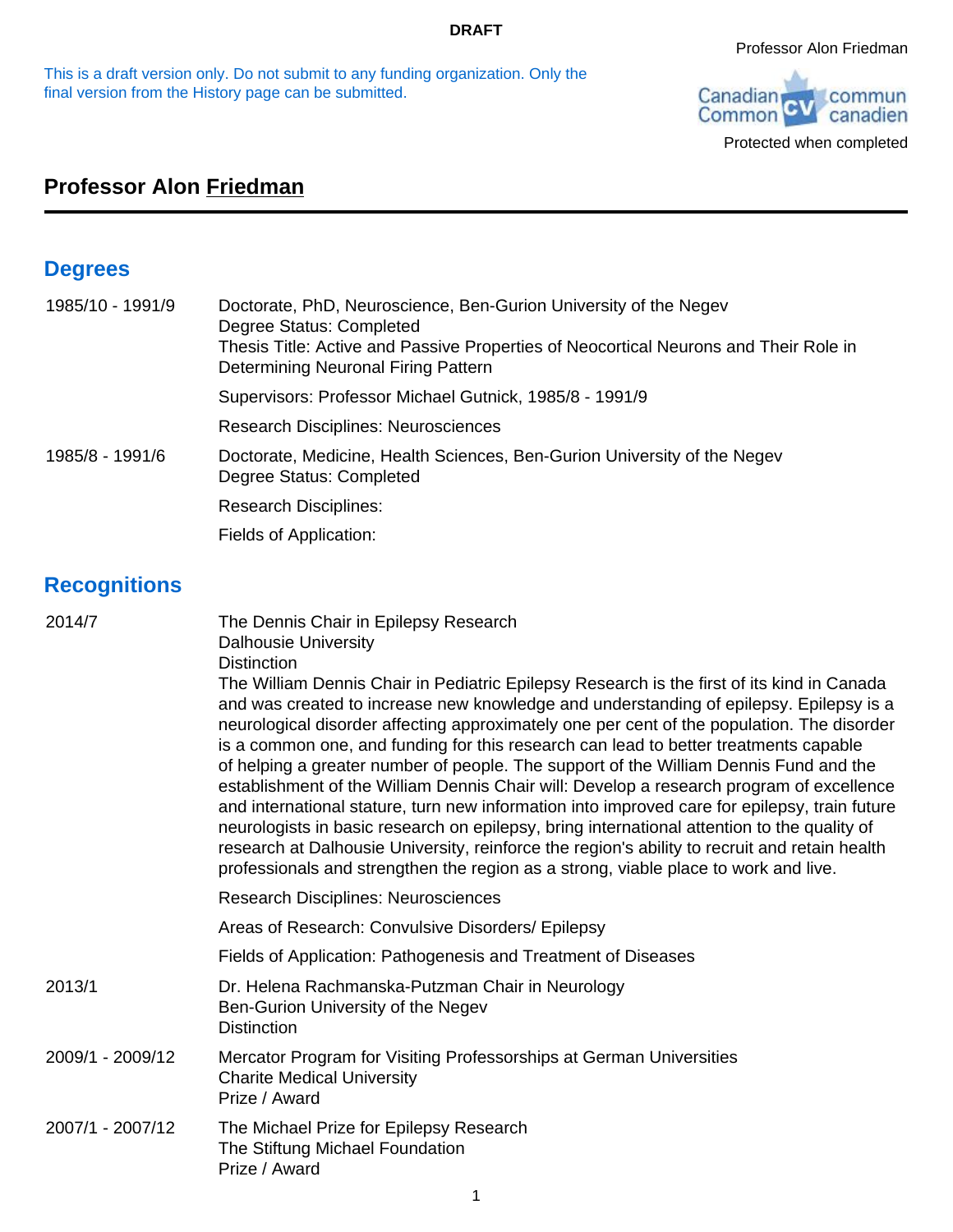# **User Profile**

Researcher Status: Researcher Research Career Start Date: 1985/07/01 Engaged in Clinical Research?: Yes

Research Interests: Epilepsy Blood-Brain Barrier Stroke Traumatic Brain Injury

# **Employment**

| 2020/1 - 2022/1 | Founder<br>N/A, Mend Neuroscience<br>Co-founder of Mend Neuroscience, a start-up company continuing the development of<br>new therapeutics targeting the blood-brain barrier |
|-----------------|------------------------------------------------------------------------------------------------------------------------------------------------------------------------------|
|                 | <b>Research Disciplines: Neurosciences</b>                                                                                                                                   |
| 2016/7 - 2021/1 | Founder<br>N/A, Emagix<br>Part-time<br>Founding and CEO of EMAGIX. Inc. A startup company developing new diagnostics for<br>retinal and brain disorders                      |
|                 | <b>Research Disciplines: Neurosciences</b>                                                                                                                                   |
|                 | Areas of Research:                                                                                                                                                           |

# **Research Funding History**

## **Awarded [n=10]**

2020/6 - 2024/5 Principal Investigator Disorders, Grant, Operating The Blood-Brain Barrier as a Target for the Diagnosis and Treatment of Neurological

## **Funding Sources:**

| 2020/6 - 2024/5 | <b>Israeli Science Foundation</b>                            |
|-----------------|--------------------------------------------------------------|
|                 | Epilepsy                                                     |
|                 | Total Funding - 1,350,000 (Israeli new sheqel)               |
|                 | Portion of Funding Received - 1,350,000 (Israeli new sheqel) |
|                 | <b>Funding Competitive?: Yes</b>                             |

Co-investigator : Merav Shamir; Ofer Prager

2020/1 - 2023/12 Network of European Funding for Neuroscience Research (NEURON), Grant, Operating

#### Co-investigator **Funding Sources:**

2020/1 - 2023/12 Network of European Funding for Neuroscience Research NEURON Total Funding - 675,000 (Canadian dollar) Portion of Funding Received - 224,760 Funding Competitive?: Yes

## **Funding by Year:**

| 2020/1 - 2023/12 | Total Funding - 675,000 (Canadian dollar) |
|------------------|-------------------------------------------|
|                  | Portion of Funding Received - 224,760     |

Co-investigator : AnnaMaria Vezzani; Jens Dreier

2019/10 - 2022/9 Co-investigator The blood-brain barrier as a diagnostic and therapeutic target in traumatic brain injury., Grant, Operating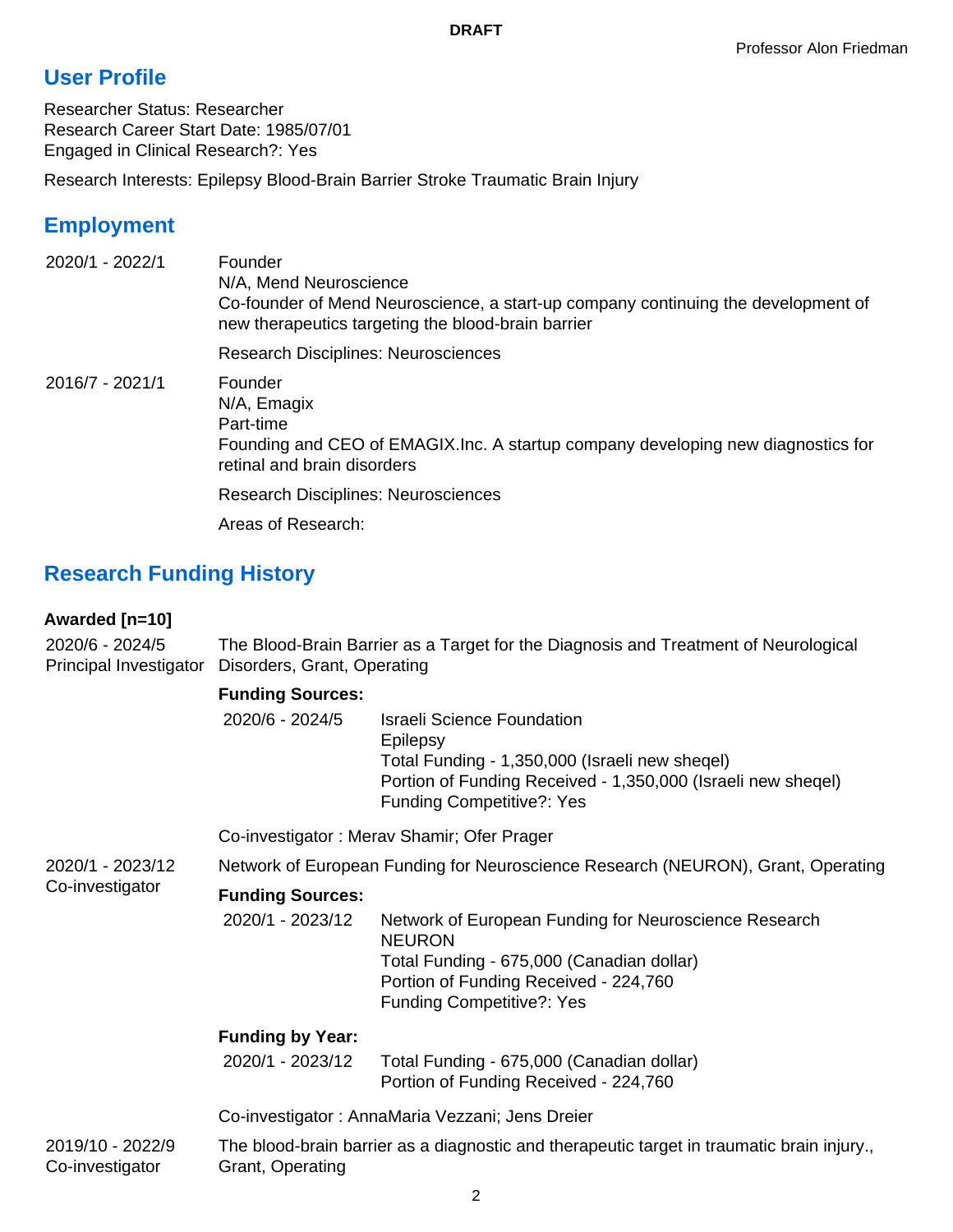## **Funding Sources:**

(United States dollar)

Co-investigator : Lee Goldstein

2018/8 - 2022/3 Principal Investigator Neuroanatomical and neurofunctional assessment in acquired brain injury, Contract Clinical Research Project?: Yes

## **Funding Sources:**

2018/8 - 2022/12 Global Affairs Canada MRI Study Total Funding - 1,200,000 (Canadian dollar) Portion of Funding Received - 1,200,000 (Canadian dollar) Funding Renewable?: No Funding Competitive?: Yes

Co-investigator : Chris Bowen; Cynthia Calkin; Maher Quraan; Matthias Schmidt

2017/10 - 2021/7 Principal Investigator TGF-beta Signaling in Post-Traumatic Epileptogenesis: A Critical Role in Post-Traumatic Epilepsy, Contract Clinical Research Project?: No

#### **Funding Sources:**

2017/10 - 2020/9 Department of Defense (USA) Foundation Award Total Funding - 765,315 (Canadian dollar) Portion of Funding Received - 362,508 Funding Competitive?: Yes

#### Co-investigator : Daniela Kaufer

2016/7 - 2021/6 Principal Investigator Microvascular injury and blood-brain barrier dysfunction as novel biomarkers and targets for treatment in traumatic injury, Grant, Operating Clinical Research Project?: Yes

#### **Funding Sources:**

| 2016/7 - 2021/6 | Canadian Institutes of Health Research (CIHR)           |
|-----------------|---------------------------------------------------------|
|                 | <b>Project Grant</b>                                    |
|                 | Total Funding - 955,625 (Canadian dollar)               |
|                 | Portion of Funding Received - 955,625 (Canadian dollar) |
|                 | Funding Renewable?: No                                  |
|                 | <b>Funding Competitive?: Yes</b>                        |

## **Funding by Year:**

2016/7 - 2021/6 Total Funding - 955,625 (Canadian dollar) Portion of Funding Received - 955,625 (Canadian dollar)

Co-investigator : Christopher Bowen; David Clarke; Matthias Schmidt; Rob Green

2018/3 - 2021/2 Co-investigator Characterization of Brain Dysfunction with Multi-Modal Functional Neuroimaging in Patients with SLE and Cognitive Impairment., Grant, Operating

## **Funding Sources:**

| 2018/4 - 2023/3 | Canadian Institutes of Health Research (CIHR) |
|-----------------|-----------------------------------------------|
|                 | <b>Project Grant</b>                          |
|                 | Total Funding - 600,000 (Canadian dollar)     |
|                 | Portion of Funding Received - 45,000          |
|                 | <b>Funding Competitive?: Yes</b>              |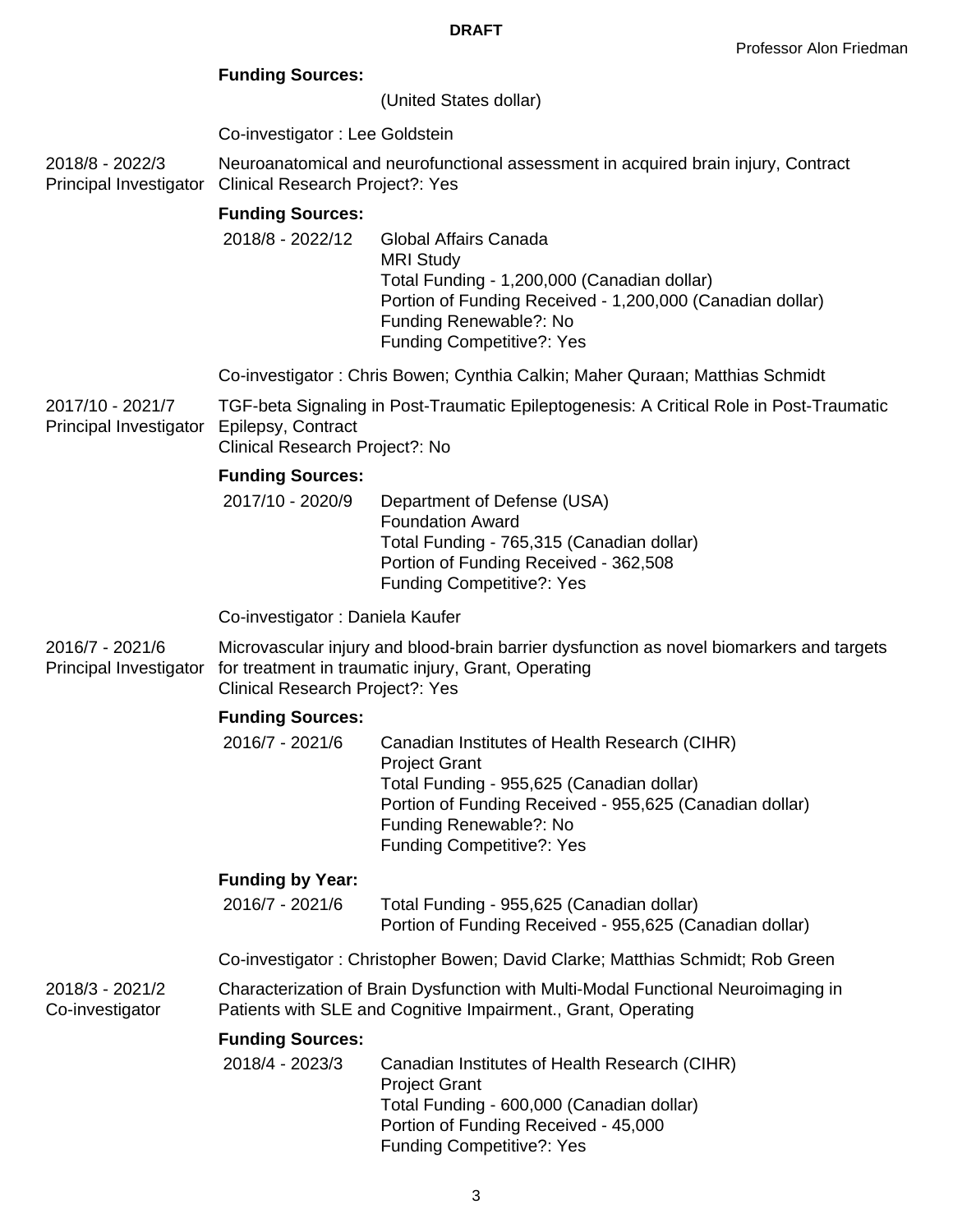Co-investigator : Javeria Hashmi.; John Fisk; Steven Beyea;

Principal Investigator : John Hanly

2018/3 - 2021/2 Co-investigator Blood Brain Barrier and Cognitive Dysfunction in Systemic lupus erythematosus, Grant, **Operating** 

## **Funding Sources:**

2018/4 - 2021/3 Nova Scotia Health Authority NSHA Research Fund Total Funding - 45,000 (Canadian dollar) Portion of Funding Received - 45,000 Funding Competitive?: Yes

Principal Applicant : John Hanly

2015/10 - 2020/9 Principal Investigator Injuries, Grant, Operating The Blood-Brain Barrier as a Target for the Diagnosis and Treatment of Acquired Brain

## **Funding Sources:**

2015/10 - 2020/9 Israel Science Foundation (Israel) Regular Research Program Total Funding - 230,000 (Israeli new sheqel) Portion of Funding Received - 230,000 Funding Competitive?: Yes

Co-investigator : Merav Shamir

2018/4 - 2019/3 Principal Investigator endothelium., Grant, Operating Mechanisms underlying neural activity-dependent albumin transport across brain

## **Funding Sources:**

2018/4 - 2019/3 Natural Sciences and Engineering Research Council of Canada (NSERC) Discovery Grants Program Total Funding - 29,000 (Canadian dollar) Portion of Funding Received - 29,000 Funding Competitive?: Yes

# **Student/Postdoctoral Supervision**

## **Bachelor's Honours [n=5]**

| 2019/9 - 2020/9             | Alaa Abu Ahmad (Completed), Ben Gurion University                                      |
|-----------------------------|----------------------------------------------------------------------------------------|
| <b>Principal Supervisor</b> | Student Degree Start Date: 2019/9                                                      |
|                             | <b>Student Canadian Residency Status: Not Applicable</b>                               |
|                             | Thesis/Project Title: The Role of Blood-Brain Barrier Dysfunction in Traumatic Stress- |
|                             | <b>Induced Neural Complications</b>                                                    |
|                             | Present Position: Graduate Student, Ben- Gurion University                             |
|                             | Student Country of Citizenship: Israel                                                 |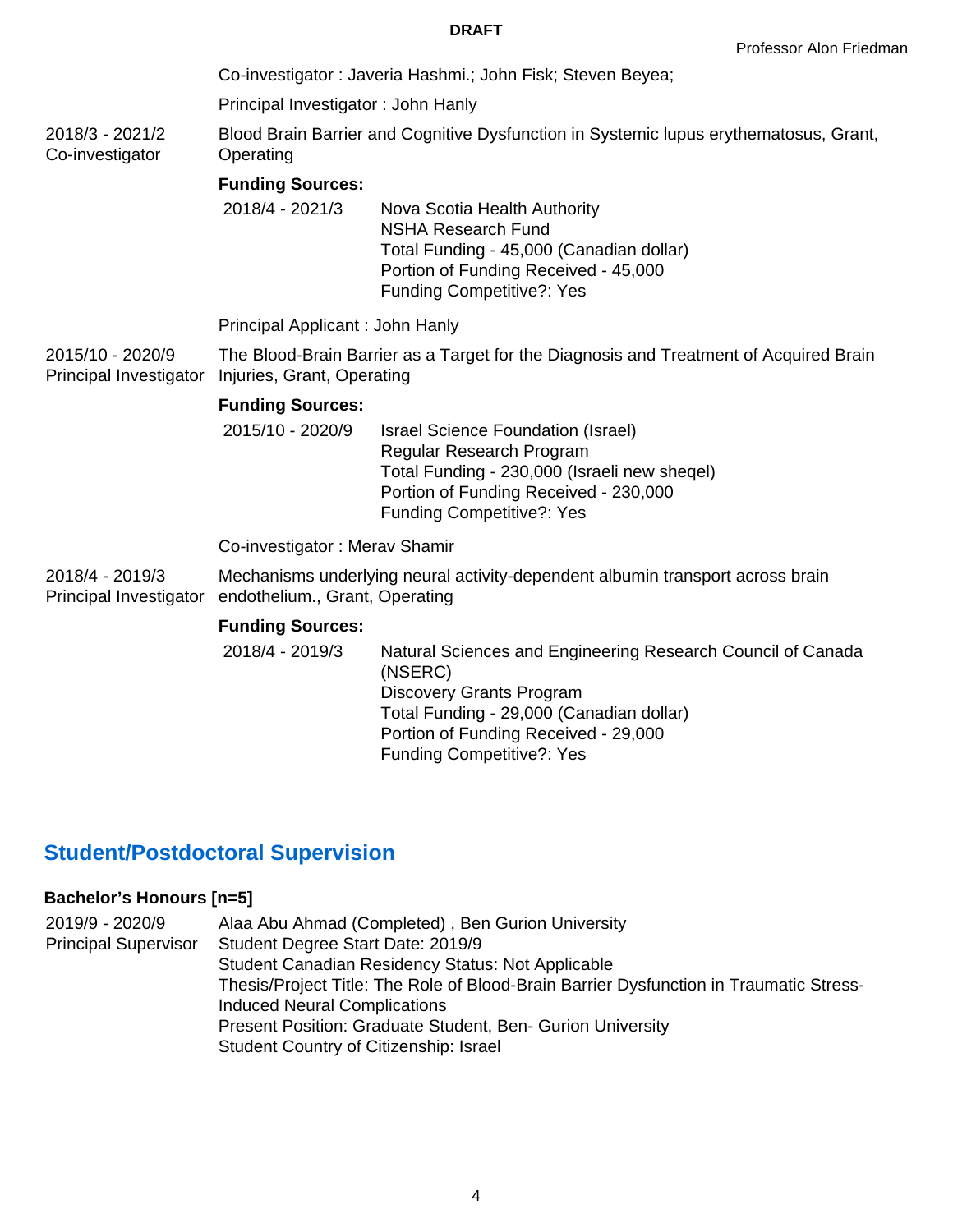| 2019/4 - 2020/4<br><b>Principal Supervisor</b> | Griffin Mumby (Completed), Dalhousie University<br>Student Degree Start Date: 2019/9<br>Student Canadian Residency Status: Canadian Citizen<br>Thesis/Project Title: TGF-beta inhibition as a treatment for blood-brain barrier and cortical<br>network slowing in repetitive mild traumatic brain injury<br>Present Position: Medical Student, University of Calgary<br>Student Country of Citizenship: Canada    |
|------------------------------------------------|--------------------------------------------------------------------------------------------------------------------------------------------------------------------------------------------------------------------------------------------------------------------------------------------------------------------------------------------------------------------------------------------------------------------|
| 2019/3 - 2020/4<br><b>Principal Supervisor</b> | Isabelle Roach (Completed), Dalhousie University<br>Student Degree Start Date: 2019/9<br>Student Canadian Residency Status: Canadian Citizen<br>Thesis/Project Title: The retinal blood barrier and traumatic brain injury<br>Present Position: Rhodes Scholar Graduate Student, Oxford University<br>Student Country of Citizenship: Canada                                                                       |
| 2018/6 - 2019/5<br><b>Principal Supervisor</b> | Klara Doelle (Completed), Dalhousie University<br>Student Degree Start Date: 2018/9<br>Student Canadian Residency Status: Canadian Citizen<br>Thesis/Project Title: Acute Convulsive Seizures, Blood-Brain Barrier Disruption, and<br>Cognitive Impairment in a Rat Model of Moderate Traumatic Brain Injury<br>Present Position: Graduate Student, University of Ottawa<br>Student Country of Citizenship: Canada |
| 2017/9 - 2018/4<br><b>Principal Supervisor</b> | Jillian Newton (Completed), Dalhousie University<br>Student Degree Start Date: 2017/9<br>Student Degree Received Date: 2018/4<br>Student Canadian Residency Status: Canadian Citizen<br>Thesis/Project Title: Early onset brain pathology as a biomarker for sensitivity to traumatic<br>brain injury<br><b>Present Position: Student, Dalhousie University</b><br>Student Country of Citizenship: Canada          |

## **Master's Thesis [n=6]**

| 2019/9 - 2021/8<br><b>Principal Supervisor</b>   | Lior Schori (In Progress), Ben Gurion University<br>Student Degree Start Date: 2019/9<br>Student Degree Expected Date: 2021/8<br><b>Student Canadian Residency Status: Not Applicable</b><br>Thesis/Project Title: Hypertensive rats as a model for blood-brain barrier disruption<br>Student Country of Citizenship: Israel                                                                                                                          |
|--------------------------------------------------|-------------------------------------------------------------------------------------------------------------------------------------------------------------------------------------------------------------------------------------------------------------------------------------------------------------------------------------------------------------------------------------------------------------------------------------------------------|
| 2018/10 - 2020/10<br><b>Principal Supervisor</b> | Ayala Tabak (In Progress), Ben Gurion University<br>Degree Name: MSc<br>Student Degree Start Date: 2018/10<br>Student Degree Expected Date: 2020/10<br><b>Student Canadian Residency Status: Not Applicable</b><br>Thesis/Project Title: Age-dependent changes in regional blood-brain barrier permeability:<br>A contrast-enhanced MRI study<br>Present Position: Graduate Student, Ben- Gurion University<br>Student Country of Citizenship: Israel |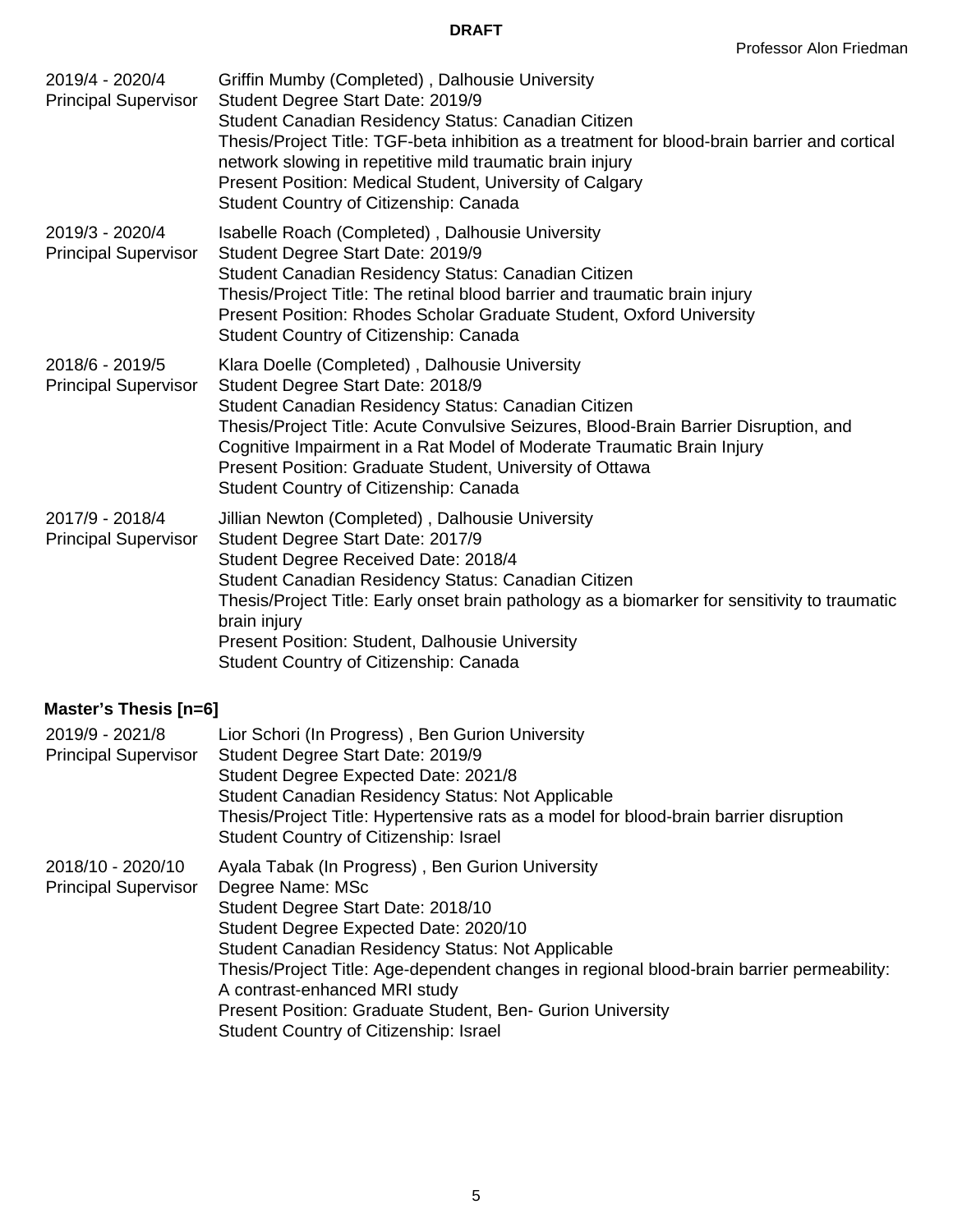| 2018/10 - 2021/4<br><b>Principal Supervisor</b>  | Uri Monsonego (Completed), Ben Gurion University<br>Student Degree Start Date: 2018/10<br>Student Degree Received Date: 2021/4<br>Student Canadian Residency Status: Not Applicable<br>Thesis/Project Title: The mechanisms underlying blood-brain barrier modulation in<br>response to neuronal activation<br>Student Country of Citizenship: Israel                                                                        |
|--------------------------------------------------|------------------------------------------------------------------------------------------------------------------------------------------------------------------------------------------------------------------------------------------------------------------------------------------------------------------------------------------------------------------------------------------------------------------------------|
| 2017/9 - 2019/8<br><b>Principal Supervisor</b>   | Olumide Adegunna (Completed), Dalhousie University<br>Student Degree Start Date: 2017/9<br>Student Degree Received Date: 2019/8<br>Student Canadian Residency Status: Canadian Citizen<br>Thesis/Project Title: The role of blood-brain barrier pathology in post-traumatic epilepsy<br>and its co-morbidities<br>Present Position: MD, QE11 Hospital Halifax<br>Student Country of Citizenship: Nigeria                     |
| 2015/10 - 2017/10<br><b>Principal Supervisor</b> | Netta Elazari (Completed), Ben Gurion University<br>Student Degree Start Date: 2015/10<br>Student Degree Received Date: 2017/10<br>Student Canadian Residency Status: Not Applicable<br>Thesis/Project Title: MRI<br>Present Position: Research Assistant, Ben- Gurion University<br>Student Country of Citizenship: Israel                                                                                                  |
| 2015/1 - 2018/1<br><b>Principal Supervisor</b>   | Evyatar Swissa (Completed), Ben Gurion University<br>Degree Name: Doctorate<br>Student Degree Start Date: 2015/1<br>Student Degree Received Date: 2018/1<br>Student Canadian Residency Status: Not Applicable<br>Thesis/Project Title: "New approaches for pharmacological prevention of paraoxon-<br>induced brain damage<br>Present Position: PhD student, Ben Gurion University<br>Student Country of Citizenship: Israel |
| Doctorate [n=13]                                 |                                                                                                                                                                                                                                                                                                                                                                                                                              |
| 2021/9 - 2025/8<br><b>Principal Supervisor</b>   | Hamza Imtiaz, Dalhousie University<br>Thesis/Project Title: Brain Imaging<br><b>Present Position: Graduate Student</b>                                                                                                                                                                                                                                                                                                       |
| 2021/8 - 2025/8<br><b>Principal Supervisor</b>   | Jamil Muradov (In Progress), Dalhousie University<br>Student Degree Start Date: 2021/8<br>Student Degree Expected Date: 2025/7<br>Student Canadian Residency Status: Canadian Citizen<br>Thesis/Project Title: Epilepsy and Blood-Brain Barrier Dysfunction                                                                                                                                                                  |
| 2020/9 - 2024/8<br><b>Principal Supervisor</b>   | Sheida Mirloo (In Progress), Dalhousie University<br>Student Degree Start Date: 2020/9<br>Student Degree Expected Date: 2024/8<br>Student Canadian Residency Status: Student Work Permit<br>Thesis/Project Title: Blood-Brain Barrier Imaging<br><b>Present Position: Graduate Student</b><br>Student Country of Citizenship: Iran, Islamic Republic of                                                                      |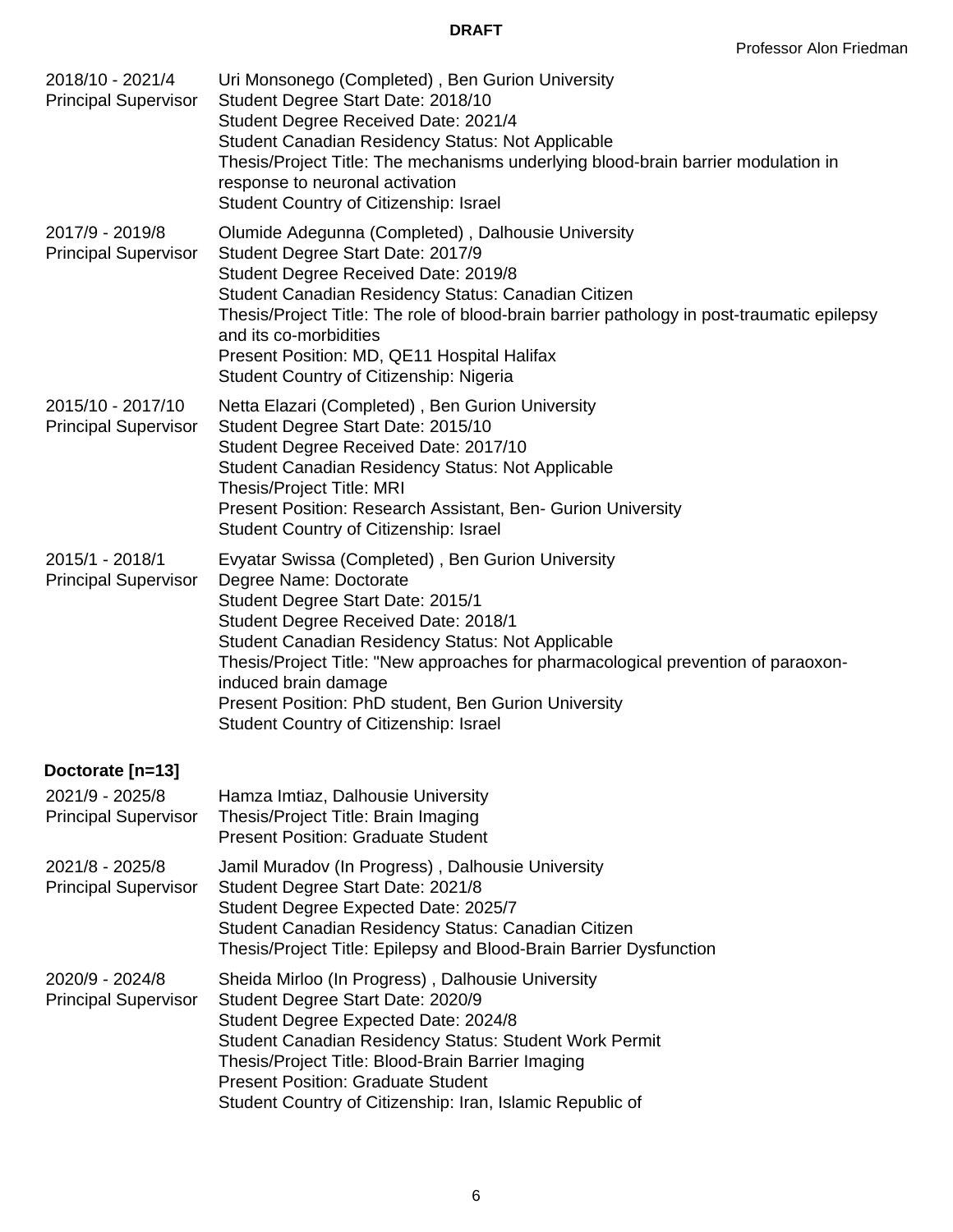| 2020/7 - 2024/6<br><b>Principal Supervisor</b>  | Saara Mansour (In Progress), Dalhousie University<br>Student Degree Start Date: 2020/7<br>Student Degree Expected Date: 2024/6<br>Student Canadian Residency Status: Canadian Citizen<br>Thesis/Project Title: Insecticide-Induced Neurotoxicity in a Rat Model<br>Present Position: Graduate Student PhD student, Dalhousie University<br>Student Country of Citizenship: Canada                                        |
|-------------------------------------------------|--------------------------------------------------------------------------------------------------------------------------------------------------------------------------------------------------------------------------------------------------------------------------------------------------------------------------------------------------------------------------------------------------------------------------|
| 2019/9 - 2023/8<br><b>Principal Supervisor</b>  | Florent Boyer-Ayme (In Progress), Ben Gurion University<br>Degree Name: PhD<br>Student Degree Start Date: 2019/9<br>Student Degree Expected Date: 2023/8<br>Student Canadian Residency Status: Not Applicable<br>Thesis/Project Title: Spreading depression in a stroke model<br>Present Position: Graduate Student, Ben- Gurion University<br><b>Student Country of Citizenship: France</b>                             |
| 2018/9 - 2022/8<br><b>Principal Supervisor</b>  | Pooyan Moradi (In Progress), Dalhousie University<br>Student Degree Start Date: 2018/9<br>Student Degree Expected Date: 2022/8<br><b>Student Canadian Residency Status: Study Permit</b><br>Thesis/Project Title: Brain Vasculature after TBI<br><b>Present Position: Graduate Student</b>                                                                                                                               |
| 2017/9 - 2021/8<br><b>Principal Supervisor</b>  | Shayna Cort (In Progress), Dalhousie University<br>Degree Name: PhD<br>Specialization: Medical Neuroscience<br>Student Degree Start Date: 2017/9<br>Student Degree Expected Date: 2022/8<br><b>Student Canadian Residency Status: Study Permit</b><br>Thesis/Project Title: Characterization of a Moderate TBI Model<br><b>Present Position: Graduate Student</b><br>Student Country of Citizenship: Antigua and Barbuda |
| 2017/1 - 2021/12<br><b>Principal Supervisor</b> | Evyatar Swissa (In Progress), Ben Gurion University<br>Student Degree Start Date: 2017/1<br>Student Degree Expected Date: 2021/12<br>Student Canadian Residency Status: Not Applicable<br>Thesis/Project Title: Medical image processing of vessel permeability<br>Present Position: Graduate Student, Ben Gurion University                                                                                             |
| 2016/9 - 2020/3<br><b>Principal Supervisor</b>  | Refa't Abo Ghazleh (Completed), Dalhousie University<br>Student Degree Start Date: 2016/8<br>Student Degree Received Date: 2020/3<br><b>Student Canadian Residency Status: Study Permit</b><br>Thesis/Project Title: The Role of Cortical Spreading Depolarizations in Traumatic Brain<br><b>Injury Outcome</b><br>Present Position: Research Associate, Dalhousie University<br>Student Country of Citizenship: Jordan  |
| 2016/9 - 2019/7<br><b>Principal Supervisor</b>  | Ellen Parker (Completed), Dalhousie University<br>Student Degree Start Date: 2016/8<br>Student Degree Received Date: 2019/7<br>Thesis/Project Title: Pro-inflammatory Transforming Growth Factor Beta Signalling as a<br>Therapeutic Target for Repetitive Mild Traumatic Brain injury<br>Present Position: Medical School, Dalhousie University<br>Student Country of Citizenship: Canada                               |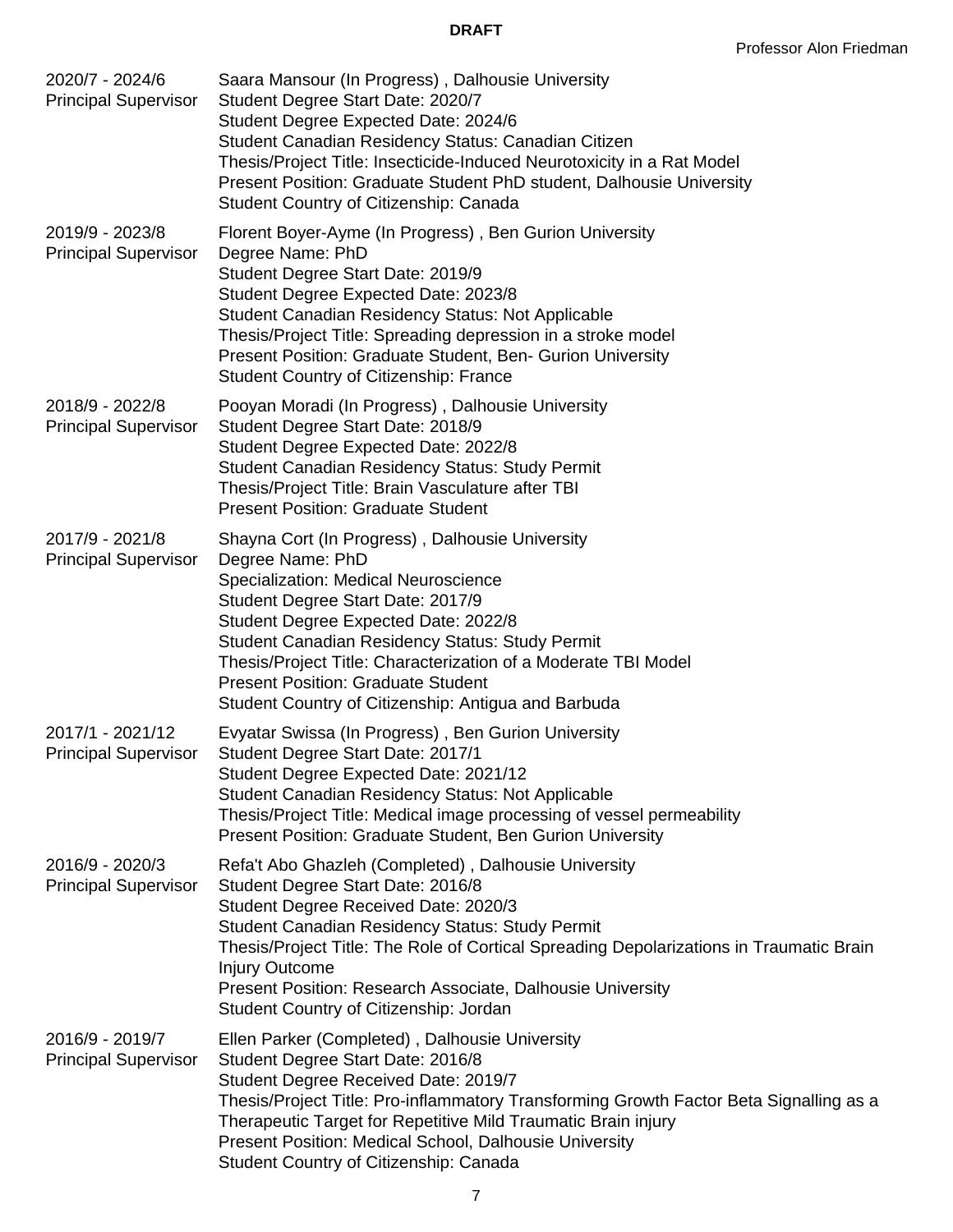| 2015/9 - 2021/4<br><b>Principal Supervisor</b> | Lyna Kamintsky (Completed), Dalhousie University<br>Specialization: MRI<br>Student Degree Start Date: 2015/9<br>Student Degree Received Date: 2021/4<br>Student Canadian Residency Status: Canadian Citizen<br>Thesis/Project Title: Neuropsychiatric Correlates of Blood-Brain Barrier Leakage<br>Present Position: Post-doc, Dalhouise University<br>Student Country of Citizenship: Canada                                                     |
|------------------------------------------------|---------------------------------------------------------------------------------------------------------------------------------------------------------------------------------------------------------------------------------------------------------------------------------------------------------------------------------------------------------------------------------------------------------------------------------------------------|
| 2014/9 - 2019/9<br><b>Principal Supervisor</b> | Yehuda Vazana (Completed), Ben-Gurion University<br>Student Degree Start Date: 2014/9<br>Student Degree Received Date: 2019/9<br><b>Student Canadian Residency Status: Not Applicable</b><br>Thesis/Project Title: Glutamatergic modulation of Blood-Brain Barrier Permeability:<br>Underlying Mechanisms and Therapeutic Implications<br>Present Position: Post-Doctoral Fellow, Ben Gurion University<br>Student Country of Citizenship: Israel |
| 2014/8 - 2018/7<br><b>Principal Supervisor</b> | Svetlana Lublinsky (Completed), Ben Gurion University<br>Student Degree Start Date: 2015/1<br>Student Degree Received Date: 2019/8<br>Student Canadian Residency Status: Not Applicable<br>Thesis/Project Title: MRI Analysis<br>Present Position: Post doctorate, Boston University<br>Student Country of Citizenship: Israel                                                                                                                    |

## **Post-doctorate [n=1]**

| 2019/8 - 2021/8             | Gerben Van Hameren (In Progress), Dalhousie University                                                           |
|-----------------------------|------------------------------------------------------------------------------------------------------------------|
| <b>Principal Supervisor</b> | Student Degree Start Date: 2018/8                                                                                |
|                             | <b>Student Canadian Residency Status: Work Permit</b>                                                            |
|                             | Thesis/Project Title: Effect of reactive oxygen species on neurovascular decoupling in<br>epilepsy               |
|                             | Present Position: Post-Doctoral Fellow, Dalhousie University                                                     |
|                             | <b>Student Country of Citizenship: Netherlands</b>                                                               |
|                             | Project Funding Sources: Mathematics of Information Technology and Complex Systems<br>(MITACS) (Canadian dollar) |

## **Research Associate [n=2]**

| 2018/7 - 2021/6<br><b>Principal Supervisor</b>  | Shahar Feiglin, Ben Gurion University<br>Degree Name: MD<br><b>Student Canadian Residency Status: Not Applicable</b><br>Thesis/Project Title: Cranial window model<br>Present Position: MD student, University Medical Center Israel<br>Student Country of Citizenship: Israel |
|-------------------------------------------------|--------------------------------------------------------------------------------------------------------------------------------------------------------------------------------------------------------------------------------------------------------------------------------|
| 2015/11 - 2023/3<br><b>Principal Supervisor</b> | Daniel Zelig, Ben Gurion University<br>Degree Name: MD<br><b>Student Canadian Residency Status: Not Applicable</b><br>Thesis/Project Title: MRI analysis<br>Present Position: MD student, University Medical Center Israel<br>Student Country of Citizenship: Israel           |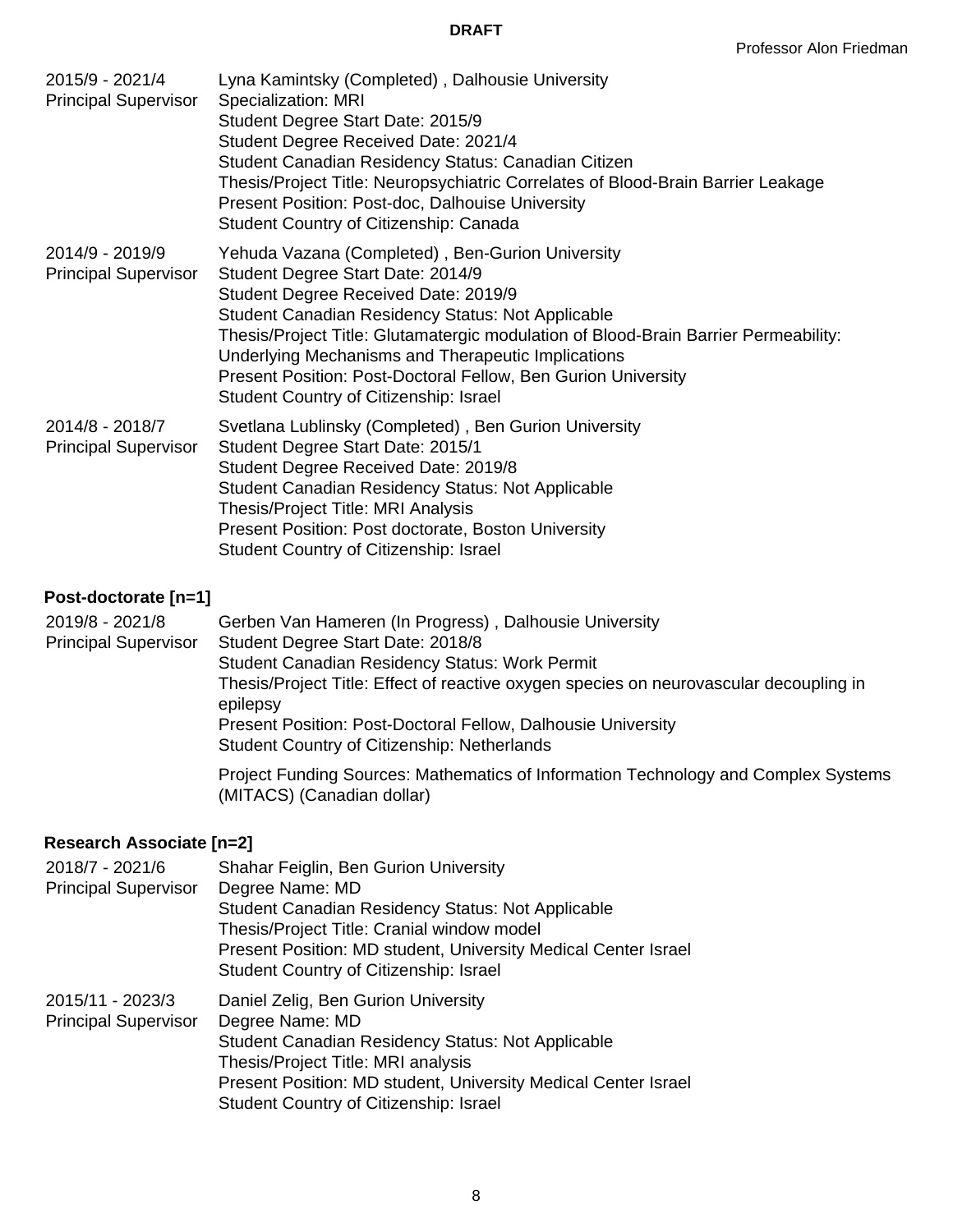| Technician [n=3]                                |                                                                                                                                                                                                                                                                           |
|-------------------------------------------------|---------------------------------------------------------------------------------------------------------------------------------------------------------------------------------------------------------------------------------------------------------------------------|
| 2019/9 - 2020/8<br><b>Principal Supervisor</b>  | Nofar Shemen (Completed), Ben Gurion University<br>Degree Name: MSc<br><b>Student Canadian Residency Status: Not Applicable</b><br>Thesis/Project Title: MRI analysis<br>Present Position: Graduate Student, Weizmann Institute<br>Student Country of Citizenship: Israel |
| 2015/2 - 2017/11<br><b>Principal Supervisor</b> | Adiel Charbash, Ben Gurion University<br><b>Student Canadian Residency Status: Not Applicable</b><br>Thesis/Project Title: MRI Analysis<br>Present Position: Technician, Private Industry<br><b>Student Country of Citizenship: Israel</b>                                |
| 2012/9 - 2014/10<br><b>Principal Supervisor</b> | Liron Sheintuch, Ben Gurion University<br>Student Canadian Residency Status: Not Applicable<br>Thesis/Project Title: MRI Analysis<br>Present Position: Graduate Student, Weizmann Institute<br>Student Country of Citizenship: Israel                                     |

## **Staff Supervision**

Number of Scientific and Technical Staff: 12

Number of Visiting Researchers: 6

Number of Highly Qualified Personnel in Research Training: 12

Number of Employees: 10

Number of Volunteers: 9

## **Event Administration**

- 2019/11 2019/11 Presenter, Cuba at 60 Conference, Conference, Dalhousie University, 2019/11 2019/11 Cuba at 60 Conference Dalhousie University: Speaker at 3-day symposium with forty internationally renowned Cuba scholars, policymakers and policy analysts. Open to the public November 2019
- 2019/5 2019/5 Organizer, Picchione Lecture Series, Seminar, Dalhousie University, 2019/5 2019/5 Organizer and speaker-Picchione Lecture Series Research and the Future of Health Care: Childhood Adversity and Consequences on the Child and Society open to the public May 2019

## **Event Participation**

- 2019/11 2019/11 presenter, Cuba at 60 Conference, Conference, 2019/11 2019/11 Havana Syndrome and low level pesticide exposure
- 2019/9 2019/9 Attendee, EPITARGET meeting, Conference, 2019/9 2019/9
- 2019/6 2019/6 Attendee, XV Workshop on Neurobiology of Epilepsy, Conference, 2019/6 2019/6 Discussion of epileptic seizure types, preclinical models and humans and highlighting possible limitations of existing approaches for seizure detection, classification and translation across species.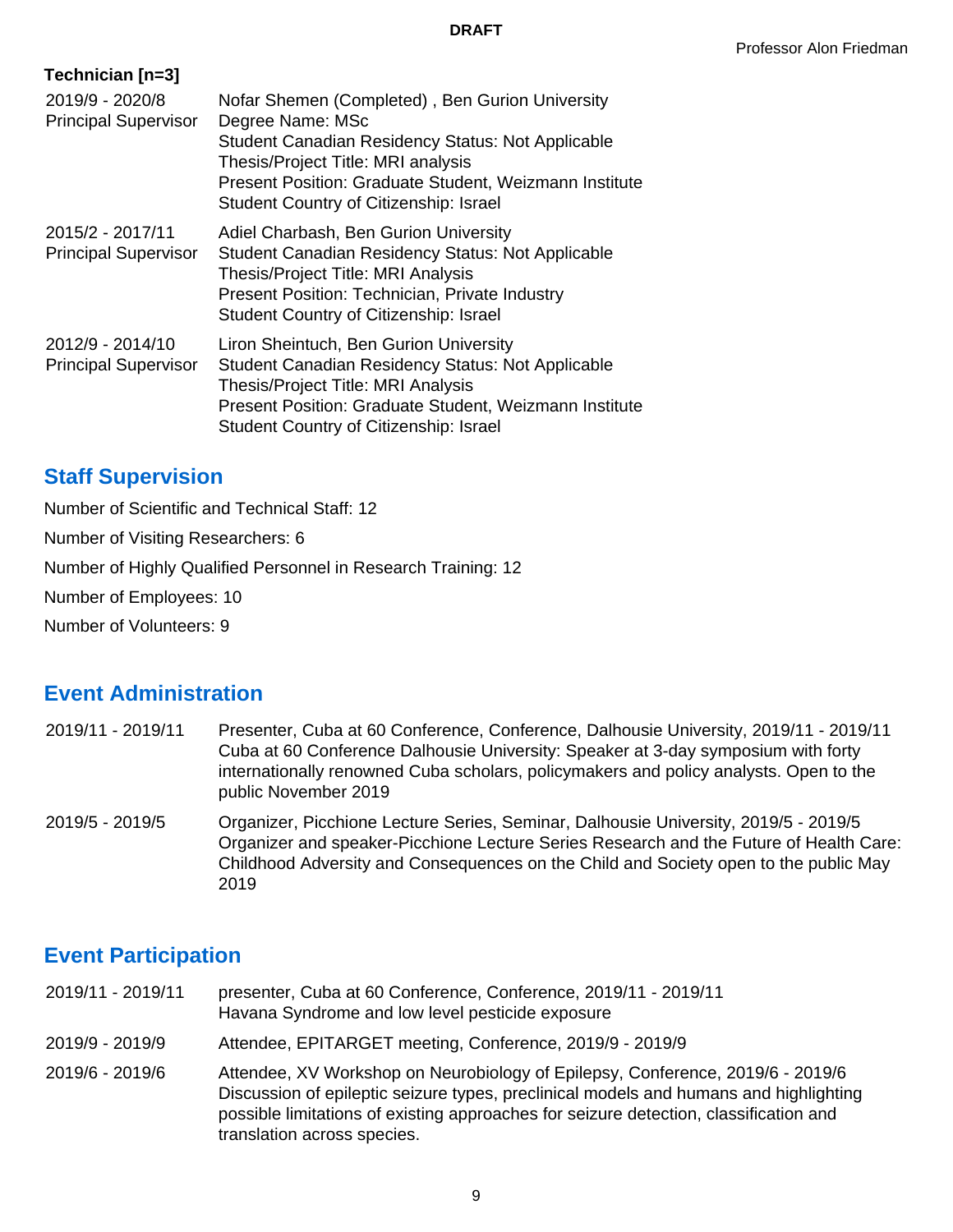- 2019/5 2019/5 Attendee, Society of Biological Psychiatry, Conference, 2019/5 2019/5 Blood brain barrier imaging as a new biomarker in psychiatric disorders.
- 2019/4 2019/4 Attendee, London Colloquium Status Epilepticus, Conference, 2019/4 2019/4 The colloquium will provide an update for clinicians on cutting edge clinical practise in relation to the diagnosis and treatment of status epilepticus and acute seizures and put new developments into clinical context.

# **International Collaboration Activities**

- 2014/7 2025/8 Principle Investigator, Canada Research collaboration with Dr. Jens Dreier (Charite' Berlin) and Dr. Annamaria Vezzani (Milan) on the role of brain pathological activity and neuroinflammation in epileptogenesis. Both visited the lab in Halifax. Partly funded by a European grant (ERANET). 2014/1 - 2025/8 Principle Investigator, Canada
- Research collaboration with Dr. Daniela Kaufer (UC Berkeley) on the role of blood-brain barrier in brain pathology. Partly funded by Department of Defence grant (USA).
- 2014/7 2023/7 Principle Investigator, Canada Continuous research collaboration with Dr. Lee Goldstein (Boston University) on the role of blood-brain barrier dysfunction in post-traumatic complication and neurodegeneration. Few mutual visits.

# **Committee Memberships**

2017/9 Committee Member, Dalhousie Brain Repair Executive Committee, Dalhousie University

## **Presentations**

- 1. (2019). The Role of Blood-Brain Barrier Pathology in Post-Traumatic Epilepsy. Canadian League Against Epilepsy, Winnipeg, Canada Main Audience: Researcher Invited?: No, Keynote?: No
- 2. Cindy Calkin. (2019). Blood-brain barrier imaging as a new biomarker in psychiatric disorders. Society of Biological Psychiatry, Chicago, United States Main Audience: Researcher Invited?: Yes, Keynote?: Yes
- 3. Griffin Mumby, E. Parker, P. Moradi O. Adegunna, D. Milikovsky, N. Hacohen, E. Hanael A. Friedman. (2019). TGFβ inhibition as a treatment for blood-brain barrier dysfunction and cortical network slowing in repetitive mild traumatic brain injury. Canadian League Against Epilepsy, Winnipeg, Canada Main Audience: Researcher Invited?: No, Keynote?: No
- 4. E.Parker, V. Senatorov,, J.Newton, K.Doelle, J.Lin, E.Hanael, L.Kamintsky, M.H.Shamir, D.Kaufer, A.Friedman. (2018). Poster Title: Blood-brain barrier dysfunction, neuroinflammation and TGFbeta signalling are associated with sensitivity to traumatic brain injury. 11th Federation of European Neuroscience Societies Berlin, Germany, Berlin, Germany Main Audience: Researcher Invited?: No, Keynote?: No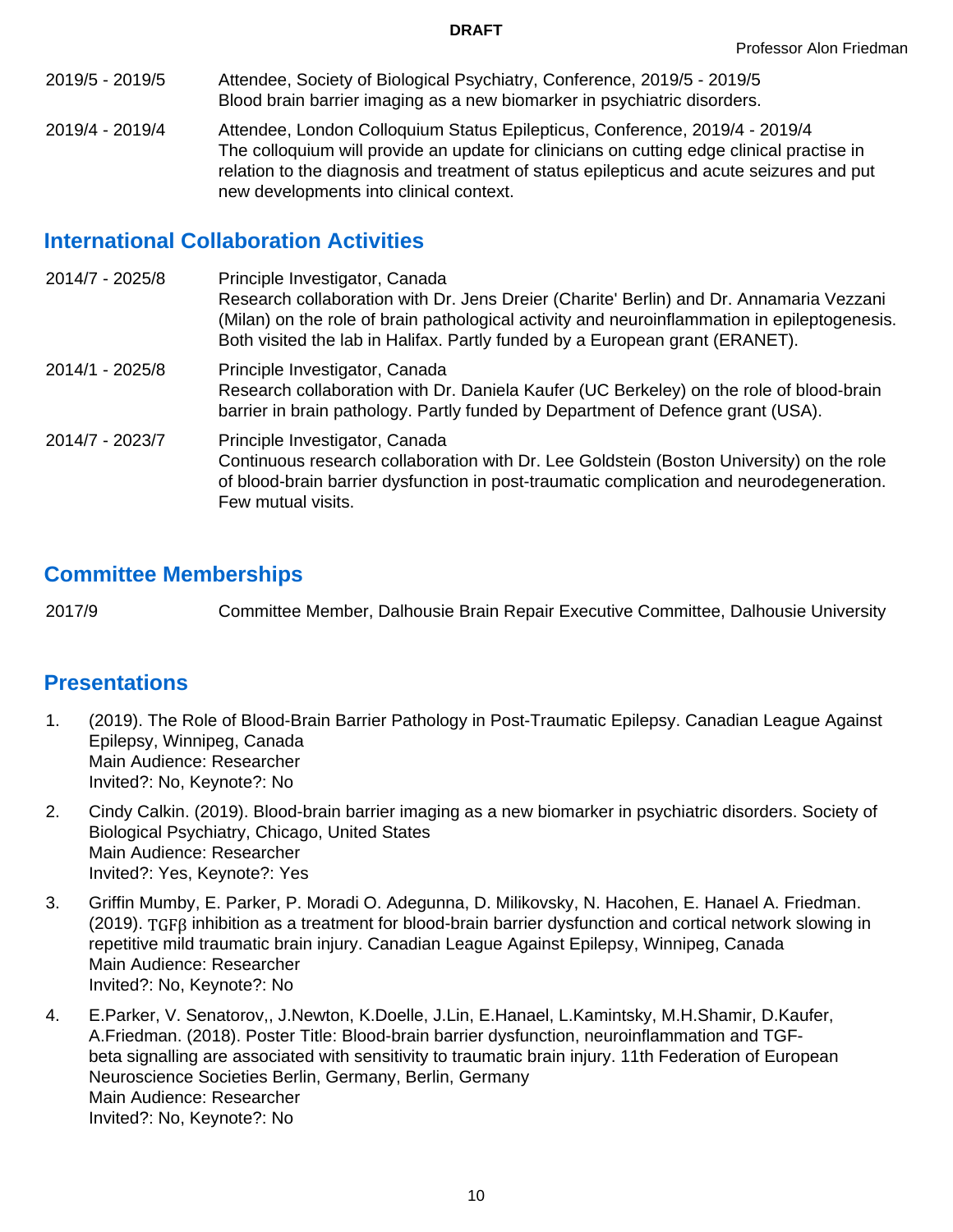- 5. (2018). Blood-Brain Barrier Dysfunction in Epilepsy: A Translational Approach. Mechanisms of Epilepsy and Neuronal Synchronization. Gordon Research Conference, United States Main Audience: Researcher Invited?: Yes, Keynote?: Yes
- 6. (2018). Blood-brain barrier dysfunction and epileptogenesis.13th European Congress on Epileptology,, Vienna, Austria Main Audience: Researcher Invited?: Yes, Keynote?: Yes

# **Publications**

## **Journal Articles**

- 1. Yonatan Serlin\*, Gal Ben-Arie, Svetlana Lublinsky\*, Hagit Flusser, Alon Friedman, Ilan Shelef. (2021). Distorted optic nerve portends neurological complications in infants with external hydrocephalus. Frontiers in Neurology, section Applied Neuroimaging. 12: 596294. Co-Author Published, Refereed?: Yes, Open Access?: Yes Number of Contributors: 6 Editors: Amgad Droby
- 2. Daniela Kaufer and Alon Friedman. (2021). Holes in the Shield. Scientific American. May(1): 43-47. Last Author Published, Refereed?: Yes, Open Access?: Yes Number of Contributors: 2
- 3. M. A. MacLean\* , L. Kamintsky\*, E. D. Leck and A. Friedman. (2020). The potential role of microvascular pathology in the neurological manifestations of coronavirus infection. Fluids and Barriers of the CNS. 17(55): 1-10. Last Author Published, Refereed?: Yes, Open Access?: Yes Number of Contributors: 4
- 4. Lyna Kamintsky\*, Steven D. Beyea, John D.Fisk, Javeria A.Hashmi, Antonina Omisade, Cynthia Calkin, Tim Bardouille, Chris Bowen, Maher Quraan, Arnold Mitnitski, Kara Matheson, Alon Friedman, John G.Hanly. (2020). Blood-brain barrier leakage in systemic lupuserythematosus is associated with gray matter loss and cognitive impairment.Annals of the Rheumatic Diseases. 79(12): 1. Co-Author Published, Refereed?: Yes, Open Access?: Yes Number of Contributors: 13
- 5. Mia Levite, Daniel Zelig\*, Alon Friedman, Nili Ilouz, Raya Eilam, Zohar Bromberg, Ally Ahmed Ramadhan Lasu, Sagit Arbel-Alon, Shimon Edvardson, Mark Tarshish Lul P. Riek, Richard Lino Lako, Benjamin Reubinoff, Mario Lebendiker, Dayana Yaish, Alexandra Stavsky, Eithan Galun. (2020). Dual-Targeted Autoimmune Sword in Fatal Epilepsy: Patient's glutamatereceptor AMPA GluR3B peptide autoimmune antibodies bind, induce Reactive Oxygen Species (ROS) in, and kill both human neural cells and T cells. Journal of Autoimmunity. 112: 102462. Co-Author Published, Refereed?: Yes, Open Access?: Yes Number of Contributors: 17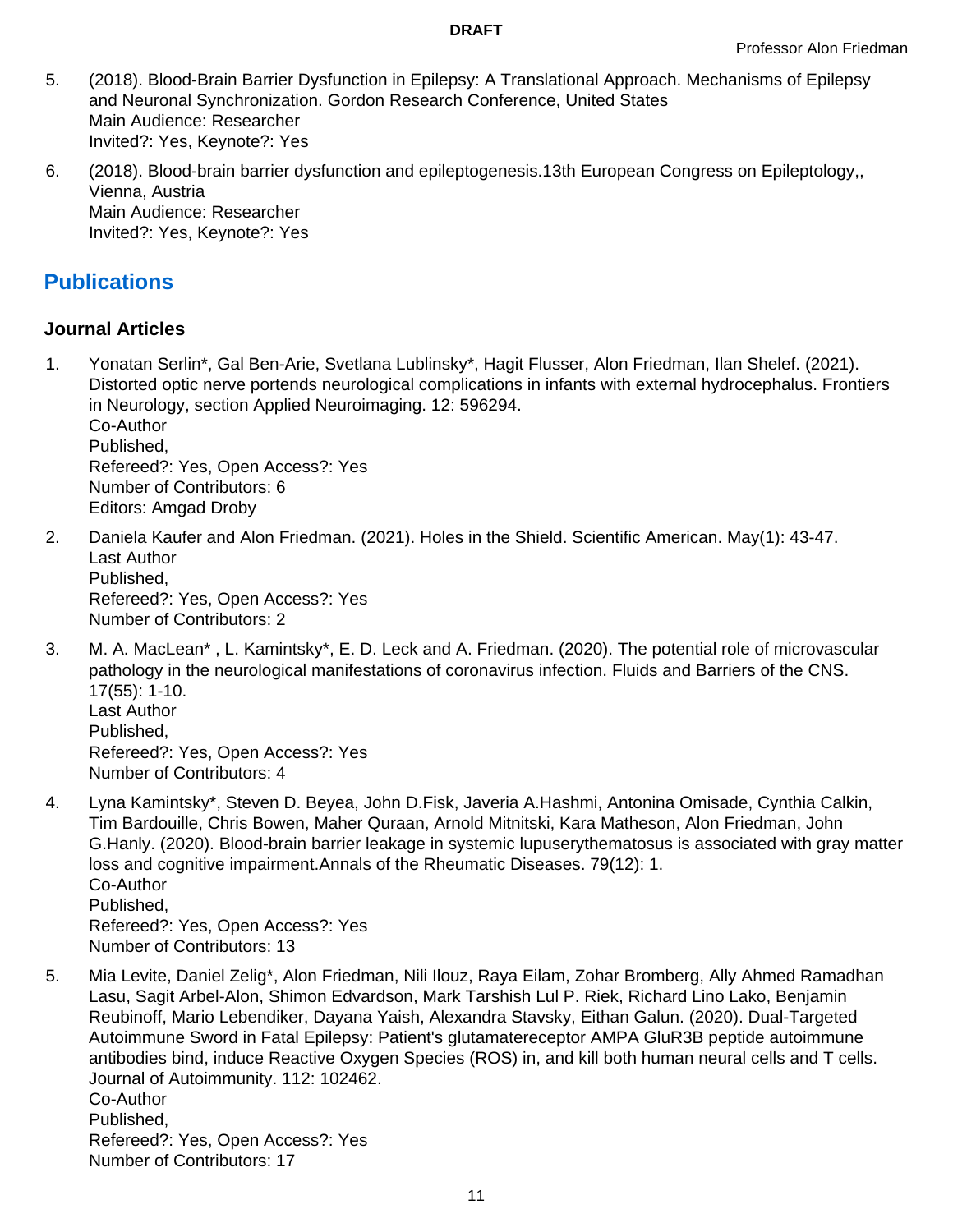- 6. Wolfgang Löscher and Alon Friedman. (2020). Structural, Molecular, and Functional Alterations of the Blood-Brain Barrier during Epileptogenesisand Epilepsy: A Cause, Consequence, or Both?. International Journal of Molecular Sciences. 21(591): 1-19. Last Author Published, Refereed?: Yes, Open Access?: Yes Number of Contributors: 2
- 7. Evyatar Swissa,\* Guy Bar-Klein,\* Yonatan Serlin\*, Itai Weissberg\*, Lyna Kamintsky,\* Arik Eisenkraft, Liran Statlender, Shai Shroti, Yossi Rosman, Ofer Prager,\* Alon Friedman. (2020). Midazolam and isoflurane combination reduces late brain damage in the paraoxon-induced status epilepticus rat model. NeuroToxicology. 78: 99-105.

<http://dx.doi.org/https://doi.org/10.1016/j.neuro.2020.02.007> Last Author Published, Refereed?: Yes, Open Access?: Yes Number of Contributors: 11

- 8. Ronel Veksler\*, Udi Vazana,\* Yonatan Serlin,\*Ofer Prager\*, Jonathan Ofer\*, Nofar Shemen\*, Andrew M. Fisher, Olga Minaeva, Ning Hua, Rotem Saar-Ashkenazy\*, Itay Benou,\* Tammy Riklin-Raviv, Ellen Parker\*, Griffin Mumby\*, Lyna Kamintsky\*, Steven Beyea, Chris V. Bowen, Ilan Shelef, Eoin O'Keefe, Matthew Campbell, Daniela Kaufer, Lee E. Goldstein, Alon Friedman. (2020). Slow blood-to-brain transport underlies enduring barrier dysfunction in American football players. Brain. 143(6): 1826-1842. <http://dx.doi.org/https://doi.org/10.1093/brain/awaa140> Last Author Published, Oxford University Press, Refereed?: Yes, Open Access?: Yes Number of Contributors: 23
- 9. Karl Schoknecht\*, Majed Kikhia, Coline Lemale, Agustin Liotta, Svetlana Lublinsky\*, Susanne Müller, Philipp Böhm-Sturm, Alon Friedman, Jens P. Dreier. (2020). The role of spreading depolarizations and electrographic seizures in early injury progression in the rat photothrombosis stroke model. Journal of Cerebral Blood Flow and Metabolism. 41(2): 413-430. <http://dx.doi.org/https://doi.org/10.1177/0271678X20915801> Co-Author Published, Refereed?: Yes, Open Access?: Yes Number of Contributors: 9
- 10. Udi Vazana \*, Lior Schori\*, Uri Monsonego\*, Evyatar Swissa\*, Gabriel Pell, Yiftach Roth, Pnina Brodt, Alon Friedman, Ofer Prager\*. (2020). TMS-induced controlled BBB opening: Pre-clinical characterization and implications for treatment of brain cancer. Pharmaceutics. 12(10): 946. Co-Author Published, Refereed?: Yes, Open Access?: Yes Number of Contributors: 9
- 11. Abo Ghazleh, Refa't\*, Parker Ellen\*, Dreier Jens, Friedman, Alon. (2020). Spreading Depolarization as the Electrophysiological Signature of Concussion. Journal of Neurotrauma. Last Author Submitted, Refereed?: Yes, Open Access?: Yes, Synthesis?: Yes Number of Contributors: 4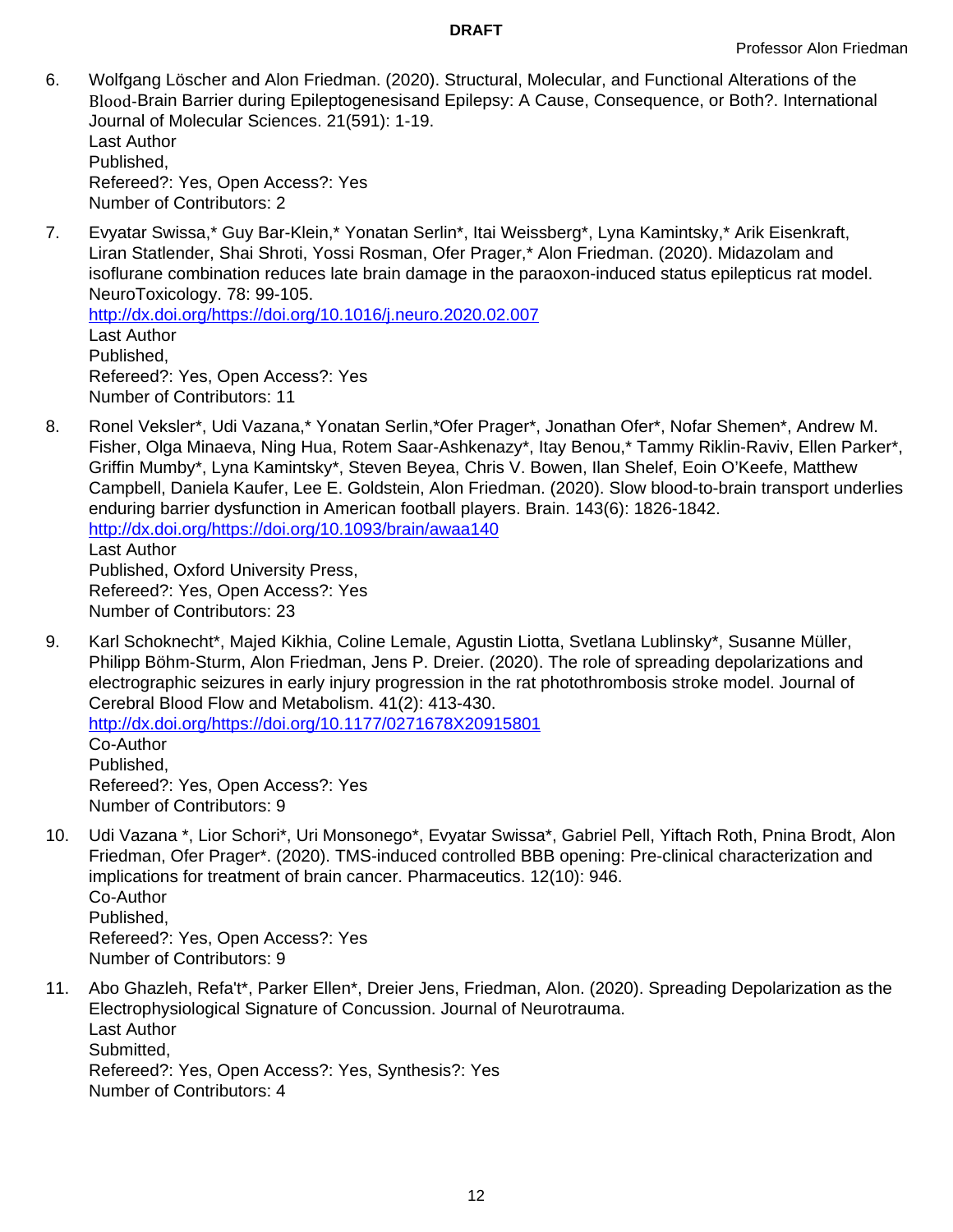12. Pavel Klein, Alon Friedman, Mustafa Q. Hameed, Rafal M. Kaminski, Guy Bar-Klein\*, Henrik Klitgaard, Mathias Koepp, Sergiusz Jozwiak, David A. Prince, Alexander Rotenberg, Roy Twyman, Annamaria Vezzani, Michael Wong, Wolfgang Löscher. (2020). Repurposed molecules for antiepileptogenesis: Missing an opportunity to prevent epilepsy?. Epilepsia. 61(3): 359-386. Co-Author Published,

Refereed?: Yes, Open Access?: Yes Number of Contributors: 14

13. Kamintsky L\*, Cairns KA, Veksler R\*, Bowen C, Beyea SD, Friedman A, Calkin C. (2020). Blood-brain barrier imaging as a potential biomarker for bipolar disorder progression. Neuroimage Clin.26(Oct22:1020): 1.

<http://dx.doi.org/doi: 10.1016/j.nicl.2019.102049> Co-Author Published, Refereed?: Yes, Open Access?: Yes Number of Contributors: 7

14. Massimo Rizzi, Claudia Brandt, Itai Weissberg\*, Dan Z. Milikovsky\*, Alberto Pauletti, Gaetano Terrone, Alessia Salamone, Federica Frigerio, Wolfgang Löscher, Alon Friedman, Annamaria Vezzani. (2019). Changes of dimension of EEG/ECoG nonlinear dynamics predict epileptogenesis and therapy outcomes. Neurobiology of Disease. 124: 373-378.

<http://dx.doi.org/https://doi.org/10.1016/j.nbd.2018.12.014> Co-Author Published, Elsevier, Refereed?: Yes, Open Access?: Yes Number of Contributors: 11

15. Senatorov, V.V. Jr., Friedman, A.R., Milikovsky, D.Z.\*, Ofer, J.\*, Saar-Ashkenazy, R\*., Charbash, A.\*, Jahan, N., Chin, G., Mihaly, E., Lin, J.M., Ramsay, H.J., Moghbel, A., Preininger, M.K., Eddings, C.R., Harrison, H.V., Patel, R., Shen, Y., Ghanim, H., Sheng, H., Veksler, R.\*, Sudmant, P.H., Becker, A., Hart, B., Rogawski, M.A., Dillin, A., Friedman, A., and Kaufer, D. (2019). Blood-brain barrier dysfunction in aging induces hyper-activation of TGF-beta signaling and chronic yet reversible neural dysfunction. Science Translational Medicine. 11(521): 1-11.

Co-Author Published, Refereed?: Yes, Open Access?: Yes Number of Contributors: 27

- 16. Svetlana Lublinsky\*, Sebastian Major, Vasilis Kola, Viktor Horst, Edgar Santos, Johannes Platz, Oliver Sakowitz, Michael Scheel, Christian Dohmen, Rudolf Graf, Hartmut Vatter, Stefan Wolf, Peter Vajkoczy, Ilan Shelef, Johannes Woitzik, Peter Martus, Jens P. Dreier, Alon Friedman. (2019). Early Blood-Brain Barrier Dysfunction Predicts Neurological Outcome Following Aneurysmal Subarachnoid Hemorrhage. EBioMedicine. 43: 460-472. Last Author Published, Refereed?: Yes, Open Access?: Yes Number of Contributors: 18
- 17. Itay Benou\*, Ronel Veksler\*, Alon Friedman and Tammy Raviv. (2019). Combining White Matter Diffusion and Geometry for Tract-Specific Alignment and Variability Analysis. Neuroimage. 13(200): 674-689. Co-Author Published, Refereed?: Yes, Open Access?: Yes Number of Contributors: 4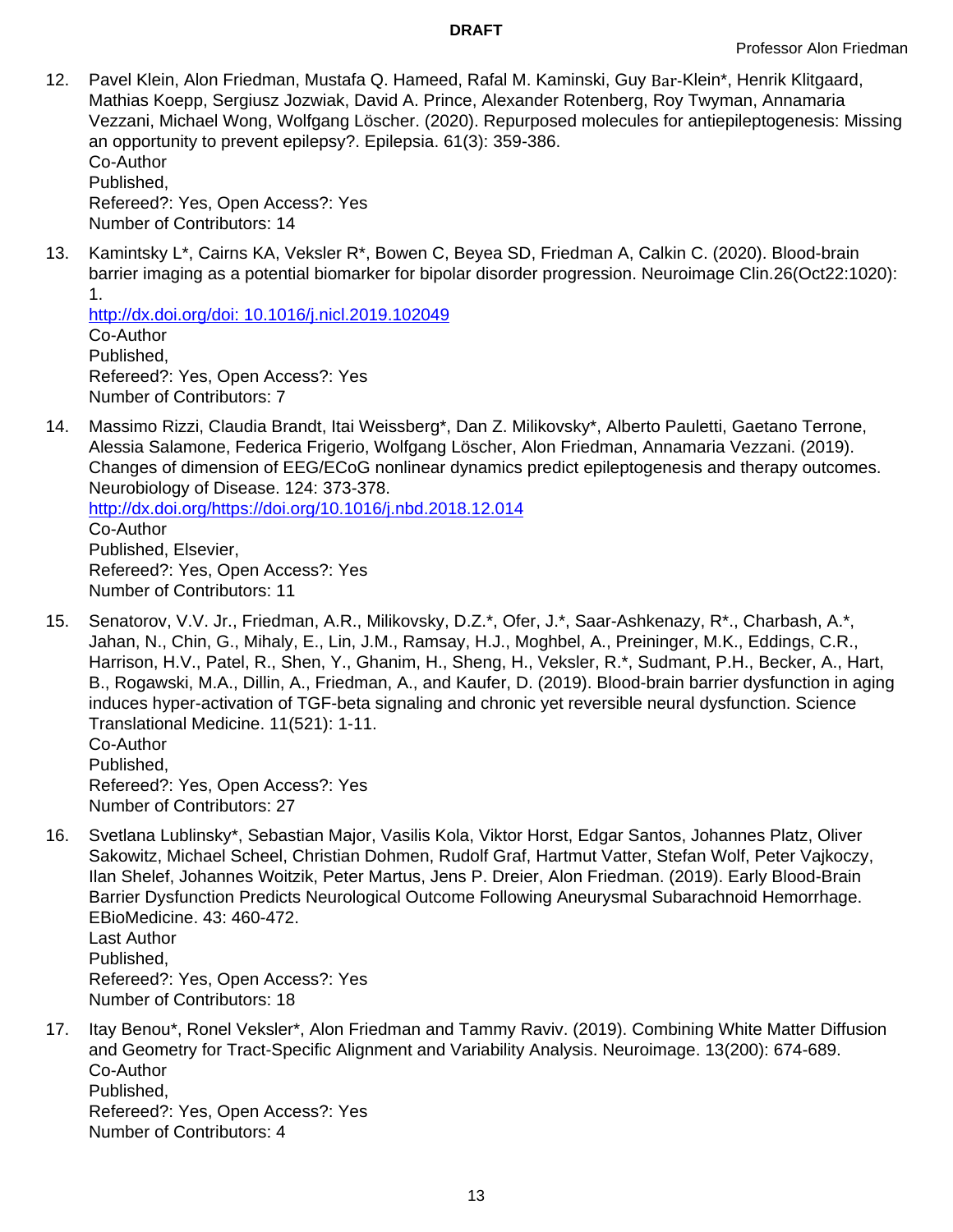18. Hanael E\*, Veksler R\*, Friedman A, Bar-Klein G\*, Senatorov VV Jr, Kaufer D, Konstantin L, Elkin M, Chai O, Peery D, Shamir MH. (2019). Blood-brain barrier dysfunction in canine epileptic seizures detected by dynamic contrast-enhanced magnetic resonance imaging. Epilepsia. 60(5): 1005-1016. <http://dx.doi.org/doi: 10.1111/epi.14739> Co-Author

Published, Refereed?: Yes, Open Access?: Yes Number of Contributors: 11

19. Evyatar Swissa\*, Yonatan Serlin\*, Ofer Prager\*, Udi Vazana\* and Alon Friedman. (2019). Blood-Brain Barrier Dysfunction in Status Epileptics: Mechanisms and Role in Epileptogenesis. Epilepsy and Behavior. 101(106285): 1-4.

<http://dx.doi.org/10.1016/j.yebeh.2019.04.038> Last Author Published, Elsevier, Refereed?: Yes, Open Access?: Yes Number of Contributors: 5

- 20. Yonatan Serlin\*, Jonathan Ofer\*, Gal Ben-Arie, Ronel Veksler\*, Gal Ifergane, Ilan Shelef, Jeffrey Minuk, Anat Horev, Alon Friedman. (2019). Blood-brain barrier leakage: a new biomarker in transient ischemic attacks. Stroke. 50(5): 1266-1269. Last Author Published, Refereed?: Yes, Open Access?: Yes Number of Contributors: 9
- 21. Prager O\*, Kamintsky L\*, Hasam-Henderson LA, Schoknecht K\*, Wuntke V, Papageorgiou I, Swolinsky J, Muoio V, Bar-Klein G\*, Vazana U\*, Heinemann U, Friedman A, Kovács R. (2019). Seizure-induced microvascular injury is associated with impaired neurovascular coupling and blood-brain barrier dysfunction. Epilepsia. 60: 322-336. Co-Author Published, Refereed?: Yes, Open Access?: Yes Number of Contributors: 13
- 22. Dan Z. Milikovsky\*, Vladimir V. Senatorov Jr. Aaron R. Friedman, Ofer Prager\*, Liron Sheintuch\*, Netta Elazari\*, Ronel Veksler\*, Daniel Zelig\*, Itai Weissberg\*, Guy Bar-Klein\*, Evyatar Swissa\*, Erez Hanael\*, Gal Ben-Arie, Osnat Schefenbauer\*, Lyna Kamintsky\*, Rotem Saar-Ashkenazy\*, Ilan Shelef, Merav H. Shamir, Ilan Goldberg, Amir Glik, Felix Benninger, Daniela Kaufer, Alon Friedman. (2019). Paroxysmal slow cortical activity in Alzheimer's disease and epilepsy is associated with blood-brain barrier dysfunction. Science Translational Medicine. 11(521): 1-11.

<http://dx.doi.org/DOI: 10.1126/scitranslmed.aaw8954> Last Author Published, Refereed?: Yes, Open Access?: Yes Number of Contributors: 24

23. Lena Schindler, Mohammed Shaheen Rotem Saar-Ashkenazy\*, Kifah Bani Odeh Sophia-Helen Sass, Alon Friedman and Clemens Kirschbaum. (2019). Victims of War: Dehydroepiandrosterone Concentrations in Hair and Their Associations with Trauma Sequelae in Palestinian Adolescents Living in the West Bank. Brain Sciences. 9(20): 1-13.

<http://dx.doi.org/doi:10.3390/brainsci9020020> Co-Author Published, Refereed?: Yes, Open Access?: Yes Number of Contributors: 7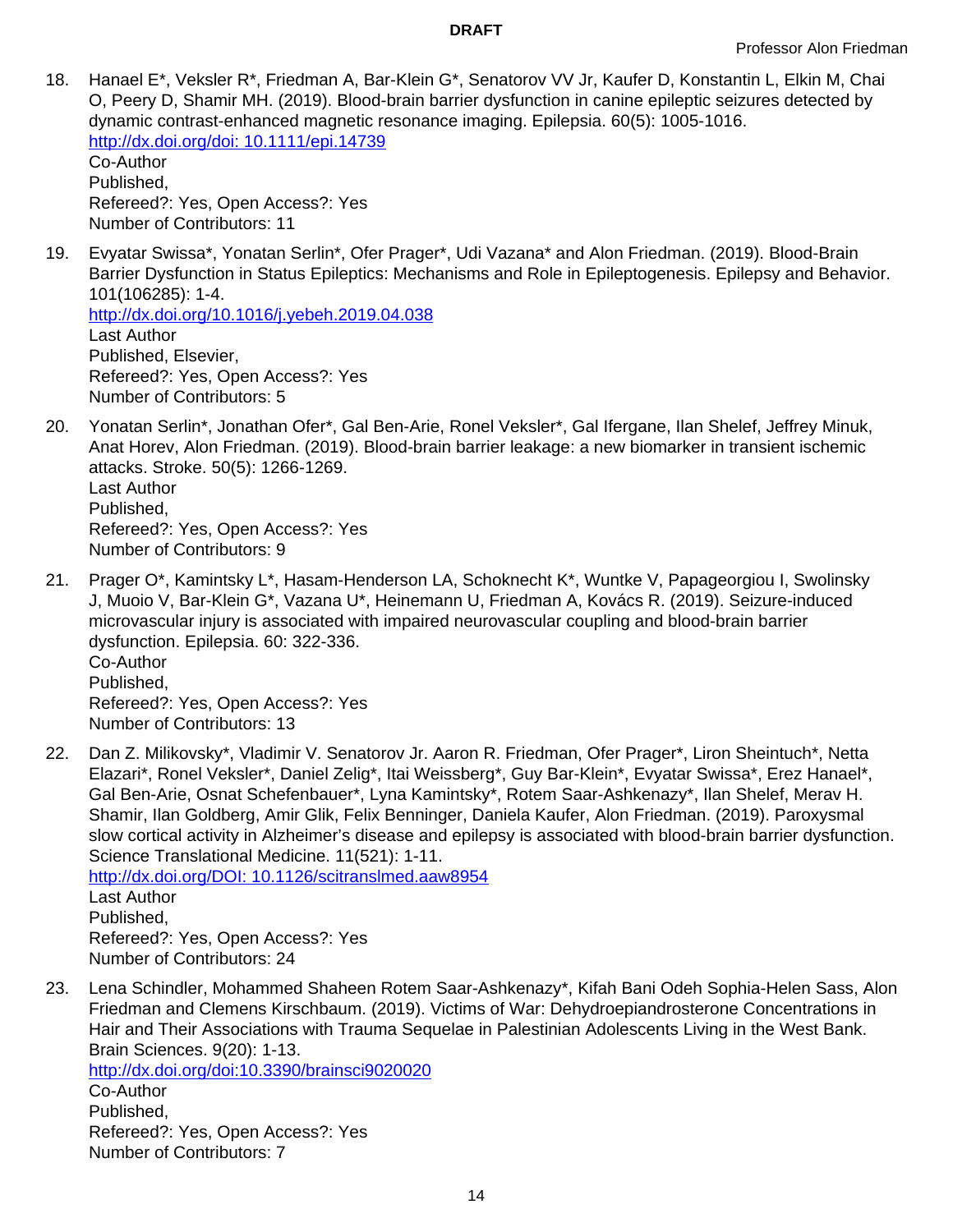24. Alon Friedman, Cynthia Calkin, Amanda Adams\*, Guillermo Aristi Suarez, Tim Bardouille, Noa Hacohen\*, Laine Green, R. Rishi Gupta, Javeria Ali Hashmi, Lyna Kamintsky\*, Jong Sung Kim, Robert Laroche, Diane MacKenzie, Dan Milikovsky\*, Darren Oystreck, Jillian Newton\*, Greg Noel, Jonathan Ofer\*, Maher Quraan, Claire Reardon, Rylan Smith\*, Margaux Ross, Derek Rutherford, Matthias Schmidt, Yonatan Serlin\*, Crystal Sweeney, Janine Verge, Leah Walsh and Chris Bowen. (2019). Havana Syndrome Among Canadian Diplomats: Brain Imaging Reveals Acquired Neurotoxicity. medRxiv. 1(1): 1-48. <http://dx.doi.org/doi: https://doi.org/10.1101/19007096> First Listed Author Published,

Refereed?: Yes, Open Access?: Yes Number of Contributors: 29

- 25. Ofer Prager\*, Lyn Kamintsky\*, Luisa Austin Hasam-Henderson, Karl Schoknecht\*, Vera Wuntke, Ismini Papageorgiou, Jutta Swolinsky, Mihaela Chirica, Valeria Muoio, Guy Bar-Klein\*, Udi Vazana\*, Uwe Heinemann, Alon Friedman, Richard Kovács. (2019). Microvascular injury and the associated neurovascular decoupling and opening of the blood-brain barrier during seizure. Epilepsia. 60: 322-336. <http://dx.doi.org/https://onlinelibrary.wiley.com/doi/full/10.1111/epi.14631> Co-Author Published, Refereed?: Yes, Open Access?: Yes Number of Contributors: 14
- 26. Tagge CA, Fisher AM, Minaeva OV, Gaudreau-Balderrama A, Moncaster JA, Zhang XL, Wojnarowicz MW, Casey N, Lu H, Kokiko-Cochran ON, Saman S, Ericsson M, Onos KD, Veksler R\*, Senatorov VV Jr, Kondo A, Zhou XZ, Miry O, Vose LR, Gopaul KR, Upreti C, Nowinski CJ, Cantu RC, Alvarez VE, Hildebrandt AM, Franz ES, Konrad J, Hamilton JA, Hua N, Tripodis Y, Anderson AT, Howell GR, Kaufer D, Hall GF, Lu KP, Ransohoff RM, Cleveland RO, Kowall NW, Stein TD, Lamb BT, Huber BR, Moss WC, Friedman A, Stanton PK, McKee AC Goldstein LE. (2018). Concussion, microvascular injury, and early tauopathy in young athletes after impact head injury and an impact concussion mouse model. Brain. 141(2): 422-458. <http://dx.doi.org/doi: 10.1093/brain/awx35> Co-Author

Published, Refereed?: Yes, Open Access?: Yes Number of Contributors: 46

[27.](PMID: 30101980 Aug 13:e13271. Epub) Shaheen M, Schindler L, Saar-Ashkenazy R\*, Bani Odeh K, Soreq H, Friedman A, Kirschbaum C. (2018). Victims of war-Psychoendocrine evidence for the impact of traumatic stress on psychological well-being of adolescents growing up during the Israeli-Palestinian conflict. Psychophysiology. 1(1): 1-10. <http://dx.doi.org/doi: 10.1111/psyp.13271> Co-Author Published,

Refereed?: Yes, Open Access?: Yes Number of Contributors: 7

28. Dreier JP, Lemale CL, Kola V, Friedman A, Schoknecht K\*. (2018). Spreading depolarization is not an epiphenomenon but the principal mechanism of the cytotoxic edema in various gray matter structures of the brain during stroke. Neuropharmacology. 134(Part B): 189-207. Co-Author Published, Refereed?: Yes, Open Access?: Yes Number of Contributors: 5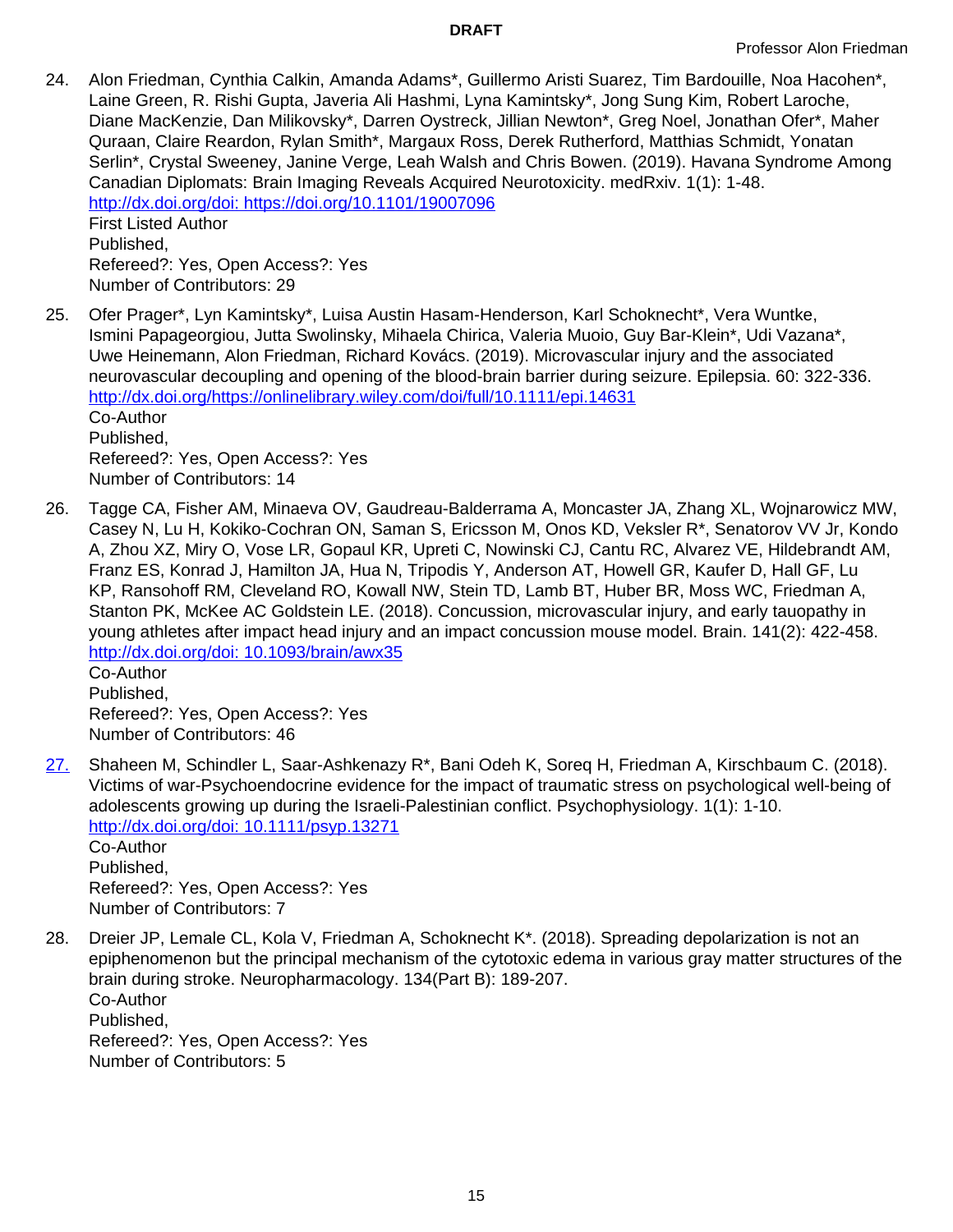- 29. Theodor Rüber, Bastian David, Guido Lüchters, Daniel Nass, Alon Friedman, Rainer Surges, Bernd Weber, Ralf Deichman, Gottfried Schlaug, Elke Hattingen, and Christian E. Elger. (2018). Evidence for peri-ictal blood-brain barrier disruption in epilepsy patients. Brain. 141: 2952-2965. Co-Author Published, Refereed?: Yes, Open Access?: Yes Number of Contributors: 11
- 30. Milakara D, Grozea C, Dahlem M, Major S, Winkler MKL, Lückl J, Scheel M, Kola V, Schoknecht K\*, Lublinsky S\*, Friedman A, Martus P, Hartings JA, Woitzik J, Dreier JP. (2018). Simulation of spreading depolarization trajectories in cerebral cortex: Correlation of velocity and susceptibility in patients with aneurysmal subarachnoid hemorrhage. NeuroImage Clin.16: 524-538. <http://dx.doi.org/https://doi.org/10.1016/j.nicl.2017.09.005.> Co-Author Published, Refereed?: Yes, Open Access?: Yes Number of Contributors: 15
- 31. Richard Kovacs, Zoltan Gerevich, Alon Friedman, Jakub Otahal, Siegrun Gabriel, Ofer Prager\*, Nikolaus Berndt. (2018). Bioenergetic mechanisms of seizure control. Frontiers in Cellular Neuroscience. 12(335): 1-14.

Co-Author Published, Switzerland Refereed?: Yes Number of Contributors: 7

32. Helen E. Scharfman, Andres M. Kanner, Alon Friedman, Ingmar Blumcke, Candice E. Crocker, Fernando Cendes, Ramon Diaz-Arrastia, Hans Förstl, André Fenton, Anthony A. Grace, Jorge Palop, Jason Morrison, Astrid Nehlig, Asuri Prasad, Karen Wilcox, Bernd Pohlmann-Eden. (2018). Epilepsy as a Network Disorder (2): What can we learn from other network disorders such as dementia and schizophrenia,and what are the implications for translational research?. Epilepsy & Behavior. 78: 302-312. Co-Author Published, Refereed?: Yes

Number of Contributors: 16

- 33. Dan Milikovsky\*, Itai Weissberg\*, Lyna Solomon-Kamintsky\*, Kristina Lippmann, Osnat Schefenbauer\*, Federica Frigerio, Massimo Rizzi, Liron Sheintuch\*, Daniel Zelig\*, Jonathan Ofer\*, Annamaria Vezzani and Alon Friedman. (2017). Electrocorticographic dynamics as a novel biomarker in five models of epileptogenesis. The Journal of Neuroscience. 37(17): 4450-4461. <http://dx.doi.org/DOI: https://doi.org/10.1523/JNEUROSCI.2446-16.2017> Last Author Published, Refereed?: Yes, Open Access?: Yes Number of Contributors: 12
- 34. Soo Young Kim, Vladimir V. Senatorov Jr., Christopher S. Morrissey, Kristina Lippmann, Oscar Vazquez, Dan Z. Milkovsky\*, Feng Gu, Isabel Parada, David A. Prince, Albert J. Becker, Uwe Heinemann, Alon Friedman, Daniela Kaufer. (2017). TGFbeta signaling is associated with changes in inflammatory gene expression and perineuronal net degradation around inhibitory neurons following various neurological insults. Scientific Reports. 7(1): 7711.

<http://dx.doi.org/doi: 10.1038/s41598-017-07394-3.> Co-Author

Published, Refereed?: Yes, Open Access?: Yes Number of Contributors: 13